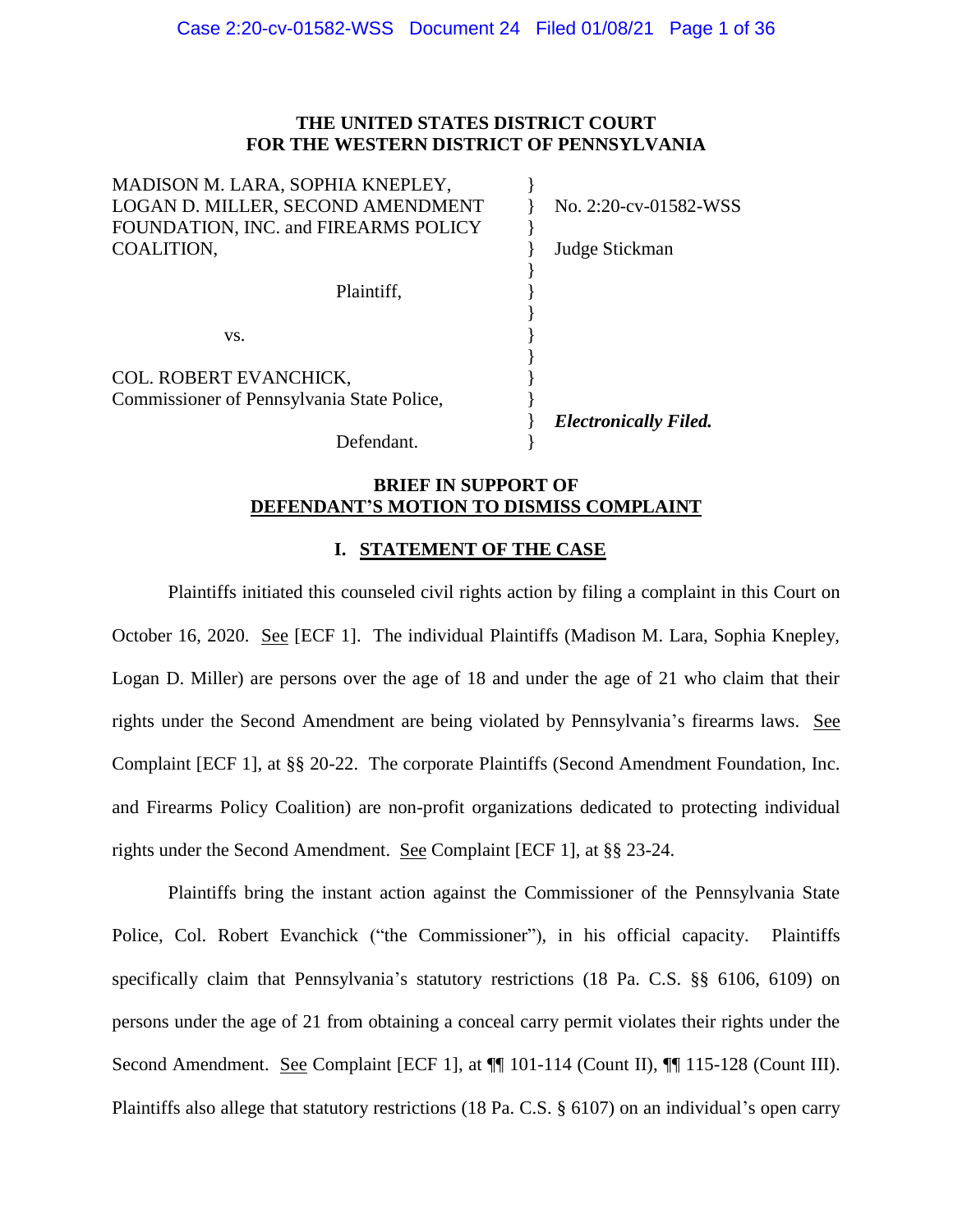## Case 2:20-cv-01582-WSS Document 24 Filed 01/08/21 Page 2 of 36

rights during declared emergencies also violate their rights under the Second Amendment. See Complaint [ECF 1], at ¶¶ 88-100 (Count I).

The Commissioner now moves to dismiss all claims from the Complaint against him, for failure to state a claim upon which relief can be granted.

# **II. THE RELEVANT LEGAL FRAMEWORK**

## *THE SECOND AMENDMENT*

The Second Amendment to the United States Constitution reads as follows:

A well regulated Militia, being necessary to the security of a free State, the right of the people to keep and bear Arms, shall not be infringed.

U.S. Const. amend. II.

# *PENNSYLVANIA'S UNIFORM FIREARMS ACTS*

Pennsylvania has long implemented certain statutory restrictions on possession and use of firearms; indeed, some predate the signing of the Declaration of Independence in 1776. See, e.g., Commonwealth v. McKown, 79 A.3d 678, 700 (Pa. Super. 2013)("Laws regulating the carrying of firearms predate the earliest incarnation of the Pennsylvania Constitution")(Fitzgerald, J., concurring). As recognized by the Superior Court of Pennsylvania,

Pennsylvania statutes regulating the carrying or use of firearms predate 1931. See, e.g., Act of Dec. 24, 1774, 8 St. L. 410, Ch. 705, 1 Sm. L. 421, Ch. 703 (banning public discharge of firearms "at or near New Year's Day"); Act of Aug. 26, 1721, 3 St. L. 254, Ch. 246 (barring carrying of gun or hunting on lands other than on one's own land without license or permission).

Commonwealth v. McKown, 79 A.3d at 698 n. 5 (Fitzgerald, J., concurring).

At least by 1864, Pennsylvania had enacted a law prohibiting the carrying of concealed deadly weapons, including firearms.<sup>1</sup> In Wright v. Commonwealth, 77 Pa. 470 (1875), the

 $\overline{a}$ 

 $<sup>1</sup>$  As noted by Judge Fitzgerald,</sup>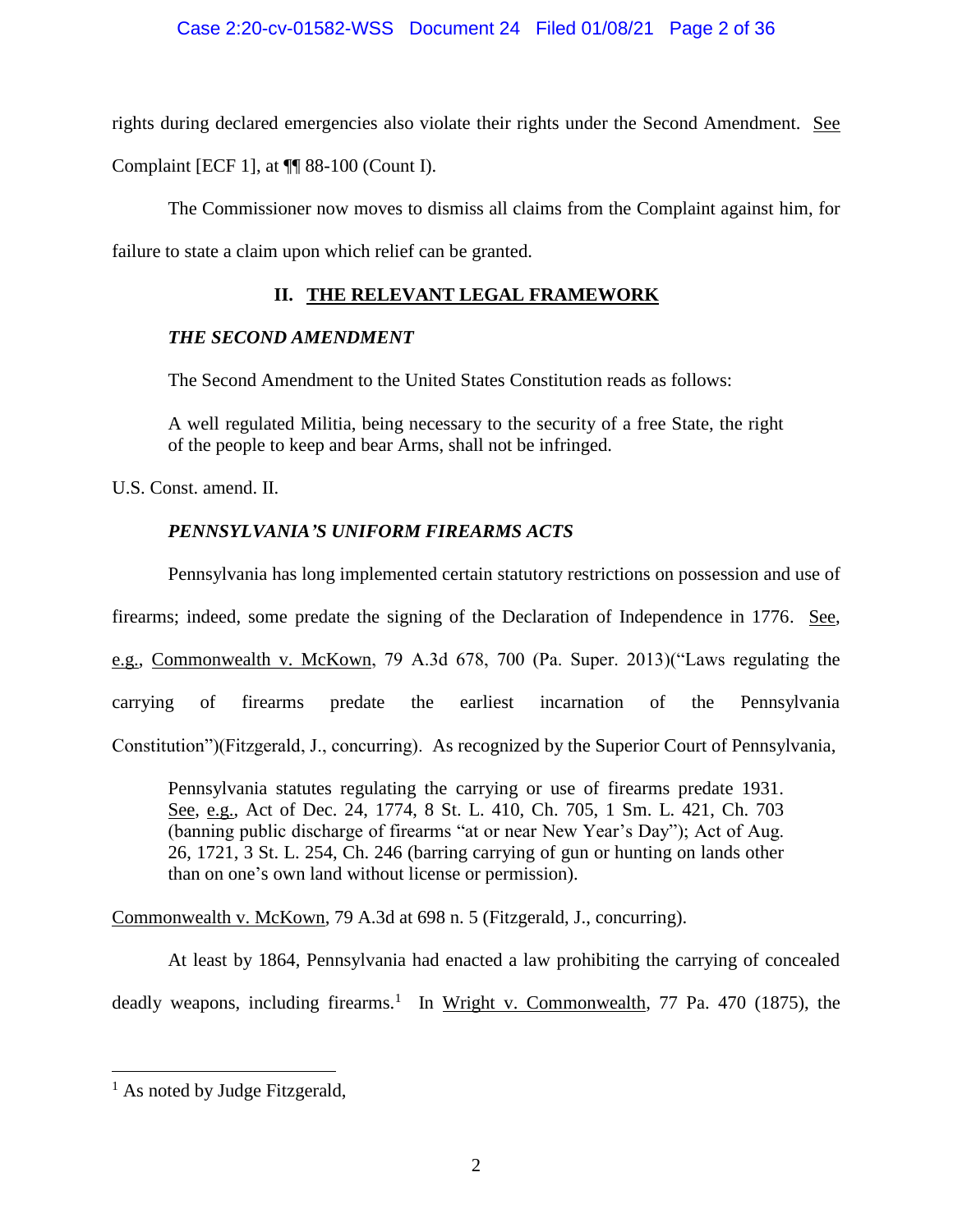#### Case 2:20-cv-01582-WSS Document 24 Filed 01/08/21 Page 3 of 36

supreme court of Pennsylvania ruled that this provision, carrying "a concealed deadly weapon, to wit, a pistol, with an intent, unlawfully and maliciously, to do bodily harm to another, contrary to the Act of 5th May 1864, section 1, 1 Brightly 323, pl. 40 … has no protection under the 21st section of the Bill of Rights, saving the right of the citizens to bear arms in defence of themselves and the state." Id., at 471.

A similar law was later passed in 1875. See Commonwealth v. Lanzetti, 97 Pa. Super. 126, 127 (1929)("The Act of 18th of March, 1875, P.L. 33, provides, 'Any person within this Commonwealth who shall carry any fire-arms … or any other deadly weapon, concealed upon his person, with the intent therewith unlawfully and maliciously to do injury to any other person, shall be deemed guilty of a misdemeanor; etc.'").

Pennsylvania enacted its first Uniform Firearms Act in 1931 "to regulate and license the sale, transfer, and possession of certain firearms, prescribing penalties, etc."<sup>2</sup> Henry v. Pechin, 31 Pa. D.&C. 484 (Quar. Sess. 1937)(*citing* the Uniform Firearms Act of June 11, 1931, P. L.

 $\overline{a}$ 

<sup>&#</sup>x27;[t]his tradition ["of bans on concealed carry of firearms' dates] back to 1813 and the following decades, at least in some Southern and border states, as well as in Indiana, and by the end of the 19th century the constitutionality of such bans had become pretty broadly accepted.' Eugene Volokh, *Implementing the Right to Keep and Bear Arms for Self-Defense: An Analytical Framework and a Research Agenda,* 56 UCLA L.Rev. 1443, 1516 (2009)(footnotes omitted); *see generally* Tracy B. Farrell, Annotation, *Constitutionality of State Statutes and Local Ordinances Regulating Concealed Weapons,* 33 A.L.R.6th 407 (2008).

Commonwealth v. McKown, 79 A.3d at 697 n. 4 (Fitzgerald, J., concurring). Further, such bans were found to be consistent with the Second Amendment. Id., at 697 ("in an involuntary servitude case, the high court observed that a blanket prohibition on carrying a concealed weapon does not infringe the Second Amendment right to bear arms")(*citing* Robertson v. Baldwin, 165 U.S. 275, 281-282 (1897)).

 $2$  It appears that interest in the development of uniform firearms laws began in the mid-1920s. See *Meeting of Commissioners on Uniform State Laws*, 3 Tex. L.Rev. 283, 284 (1925)("A uniform law governing the sale and use of firearms also has the attention of the commissioners") and W. M. Crook, *Uniform State Laws an Economic Legal Development Resulting from the Relation of the State to Federal Government*, 4 Tex. L.Rev. 316, 324 (1926)("A Uniform Firearms Act was referred back to committee").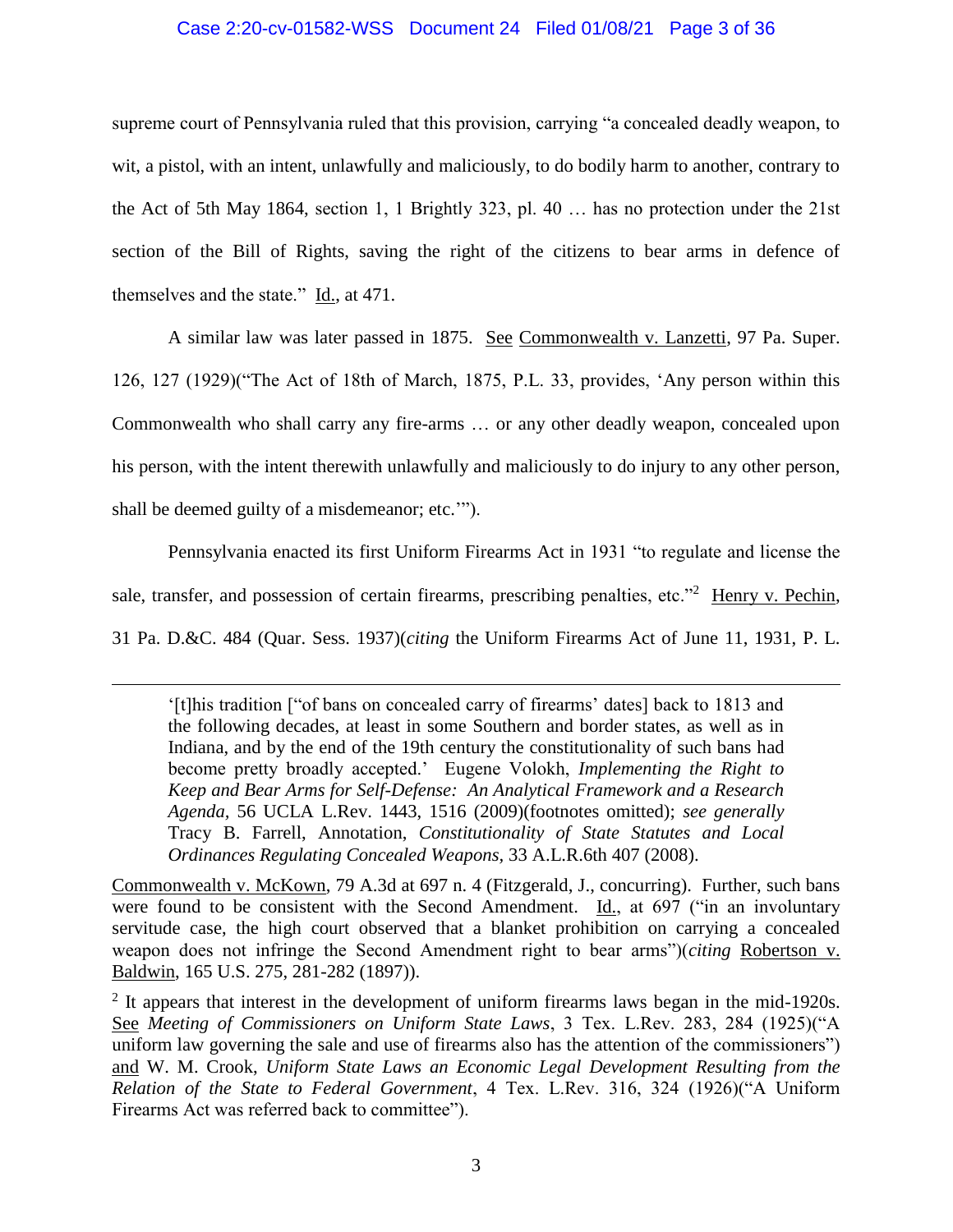#### Case 2:20-cv-01582-WSS Document 24 Filed 01/08/21 Page 4 of 36

497, 18 P.S. § 1585)(attached as Exhibit A). See also Commonwealth v. McKown, 79 A.3d at 697 ("The statutory predecessor to 18 Pa. C.S. § 6106 was enacted in 1931")(*citing* Act of June 11, 1931, P.L. 497, No. 158")(Fitzgerald, J., concurring). "Section 5 [of this Act] provide[d] that: 'No person shall carry a firearm in any vehicle or concealed on or about his person, except in his place of abode or fixed place of business, without a license therefor as hereinafter provided.'" Id., at 487 (emphasis removed).

The Uniform Firearms Act of 1939 (18 P.S. § 4628)(attached as Exhibit B) "was essentially identical to the [Uniform Firearms Act of 1931]." Commonwealth v. McKown, 79 A.3d at 697 n. 4 (Fitzgerald, J., concurring).

In the 1939 Uniform Firearms, Act, the General Assembly declared criminal the concealed carrying of 'firearms.' A 'firearm' is statutorily defined as 'any pistol or revolver with a barrel less than twelve inches, any shotgun with a barrel less than twenty-four inches, or any rifle with a barrel less than fifteen inches.<sup>5</sup> The carrying of a firearm 'in any vehicle or concealed on or about (one's) person, except in (one's) place of abode or fixed \*\*889 place of business, without a license therefor' is prohibited.<sup>6</sup>

5 Uniform Firearms Act, Act of June 24, 1939, P.L. 872, § 628(a), as amended, 18 P.S. § 4628(a) (1963)(now 18 Pa. S. § 6102 (1973)).

\_\_\_\_\_\_\_\_\_\_\_\_\_\_\_\_\_\_\_\_\_\_\_\_\_\_\_\_

6 Uniform Firearms Act, Act of June 24, 1939, P.L. 872, § 628(e), as amended, 18 P.S. § 4628(e) (1963)(now 18 Pa. S. § 6106(a) (1973)).

Commonwealth v. Pope, 317 A.2d 887, 888-889 (Pa. 1974). See also Commonwealth v. Ward,

17 Pa. D.&C. 605 (Quar. Sess. 1933)(observing that "possession of firearms without a license

was a serious criminal offense").

In 1972, Pennsylvania undertook a comprehensive review of its criminal laws and passed

the Pennsylvania Crimes Code. See 18 Pa. C.S. §§ 101 *et seq.* This revision included a chapter

on uniform firearms laws. See 18 Pa. C.S. §§ 6101 *et seq.*; Dec. 6, 1972, P.L. 1482, No. 334.

However, it does not appear that any significant changes were made at that time. See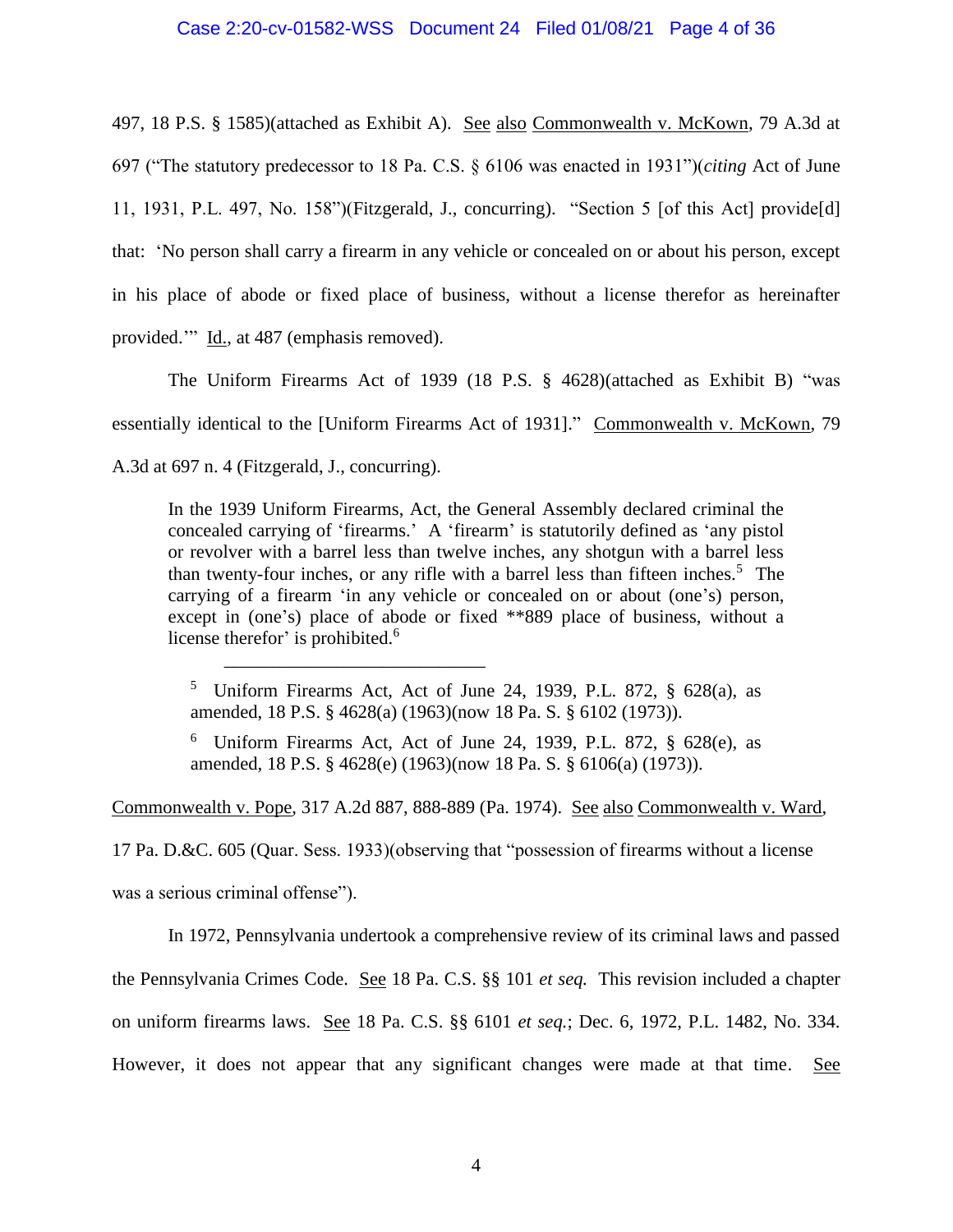#### Case 2:20-cv-01582-WSS Document 24 Filed 01/08/21 Page 5 of 36

Commonwealth v. McKown, 79 A.3d at 699 ("conclude[ing] that section 6106 is substantively identical to its statutory predecessor, enacted in 1931")(Fitzgerald, J., concurring).

In 1995, Pennsylvania made significant changes to its firearms laws by enacting the Pennsylvania Uniform Firearms Act of 1995 ("PUFA"). See 18 Pa. C.S. §§ 6101 *et seq.* The PUFA of 1995 was enacted as part of a special legislative session on crime. See Act No. 17 (June 13, 1995, 1st Sp. Sess., P.L.1024, No.17, eff. 120 days)(attached as Exhibit D). As observed by the Superior Court of Pennsylvania, "[t]he Act is 'an exercise of the police power for the good order of society and the protection of the citizens, Minich v. County of Jefferson, 919 A.2d 356, 361 (2007), *citing* Gardner v. Jenkins, 116 Pa. Cmwlth. 107, 541 A.2d 406, *appeal denied*, 520 Pa. 620, 554 A.2d 511 (1988)…" Commonwealth v. McKown, 79 A.3d at 684.

In enacting these changes to Pennsylvania's firearms laws, the General Assembly first

declare[d] that the purpose of this act is to provide support to law enforcement in the area of crime prevention and control, that it is not the purpose of this act to place any undue or unnecessary restrictions or burdens on law-abiding citizens with respect to the acquisition, possession, transfer, transportation or use of firearms, rifles or shotguns for personal protection, hunting, target shooting, employment or any other lawful activity, and that this act is not intended to discourage or restrict the private ownership and use of firearms by law-abiding citizens for lawful purposes or to provide for the imposition by rules or regulations of any procedures or requirements other than those necessary to implement and effectuate the provisions of this act. The General Assembly hereby recognizes and declares its support of the fundamental constitutional right of Commonwealth citizens to bear arms in defense of themselves and this Commonwealth.

Act No. 17, at 1.

Plaintiffs have challenged specific provisions of PUFA of 1995, namely Sections 6106, 6107 and 6109. 18 Pa. C.S. § 6109 ("Section 6109") is entitled "Licenses" and establishes the licensing requirement along with the means of obtaining such license. See 18 Pa. C.S. § 6109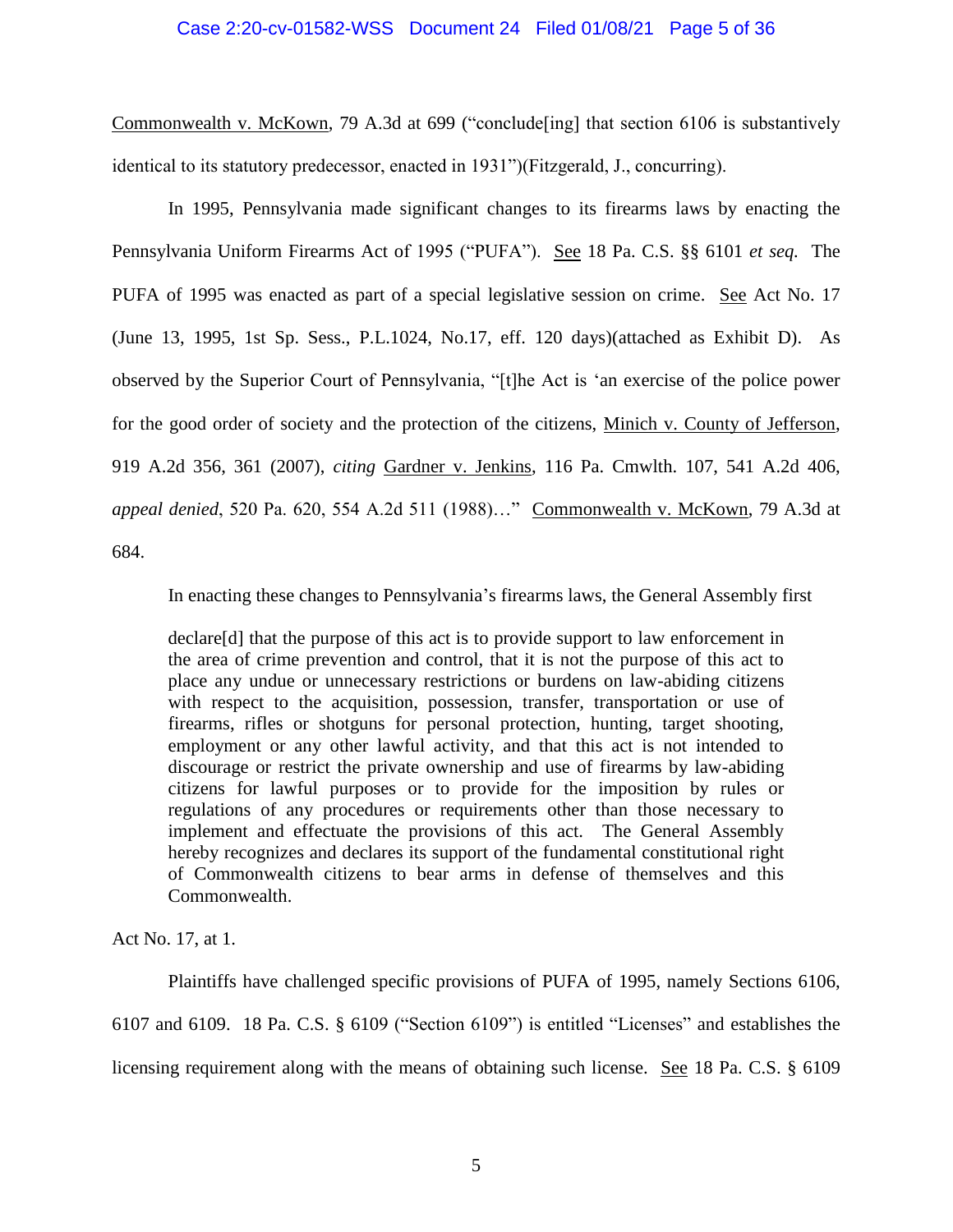#### Case 2:20-cv-01582-WSS Document 24 Filed 01/08/21 Page 6 of 36

(attached as Exhibit G). In setting forth the purpose of this licensing requirement, the General Assembly has stated "[a] license to carry a firearm shall be for the purpose of *carrying a firearm concealed on or about one's person or in a vehicle* throughout this Commonwealth." 18 Pa. C.S. § 6109(a)(emphasis added). In subsection (b), Section 6109 establishes the minimum age for obtaining a license at 21 years of age. See 18 Pa. C.S. § 6109(b)("An individual who is 21 years of age or older may apply to a sheriff for a license to carry a firearm concealed on or about his person or in a vehicle within this Commonwealth"). The remainder of Section 6109 sets forth the process by which an individual may apply for and receive such a license. See 18 Pa. C.S. §  $6109(b)-(n)$ .

Pennsylvania's licensing scheme has been described in the following terms:

Licenses under the PUFA must be issued pursuant to Section 6109, which prescribes detailed requirements for their issuance and terms. The specified purpose of a license is to permit concealed or vehicular carriage of a firearm. 18 Pa. C.S. § 6109(a). A license is issued in response to an application made by a person 21 years of age or older to the sheriff of the applicant's county on a form prescribed by the Pennsylvania State Police. 18 Pa. C.S. § 6109(b), (c); see 37 Pa. Code §§ 33.101 to 33.131 (State Police regulations for PUFA licensing). The applicant must state a 'proper reason' for making the application, one of which may be 'employment,' and may obtain the license only after an investigation by the sheriff to determine such things as whether the applicant is of sound mind or has a prior criminal record. 18 Pa. C.S.  $\S$  6109(c)-(e), (g). The license must contain a photograph of the licensee and specified descriptive information, along with a special identifying license number and contact information that can be used in responding to law enforcement inquiries through the Firearms License Validation System. Id. § 6109(e)(3), (l). Section 6109 states that nothing in it shall be construed to '[a]uthorize any Commonwealth agency to regulate the possession of firearms in any manner inconsistent with the provisions of this title.' Id. § 6109(m.3)(2).

## Commonwealth v. Anderson, 169 A.3d 1092, 1097-1098 (Pa. Super. 2017)(footnotes omitted).

Pennsylvania also has a provision which disables certain persons from possessing firearms or from obtaining a license under Section 6109. See 18 Pa. C.S. § 6105 ("Persons not to possess, use, manufacture, control, sell or transfer firearms"). This section prohibits, among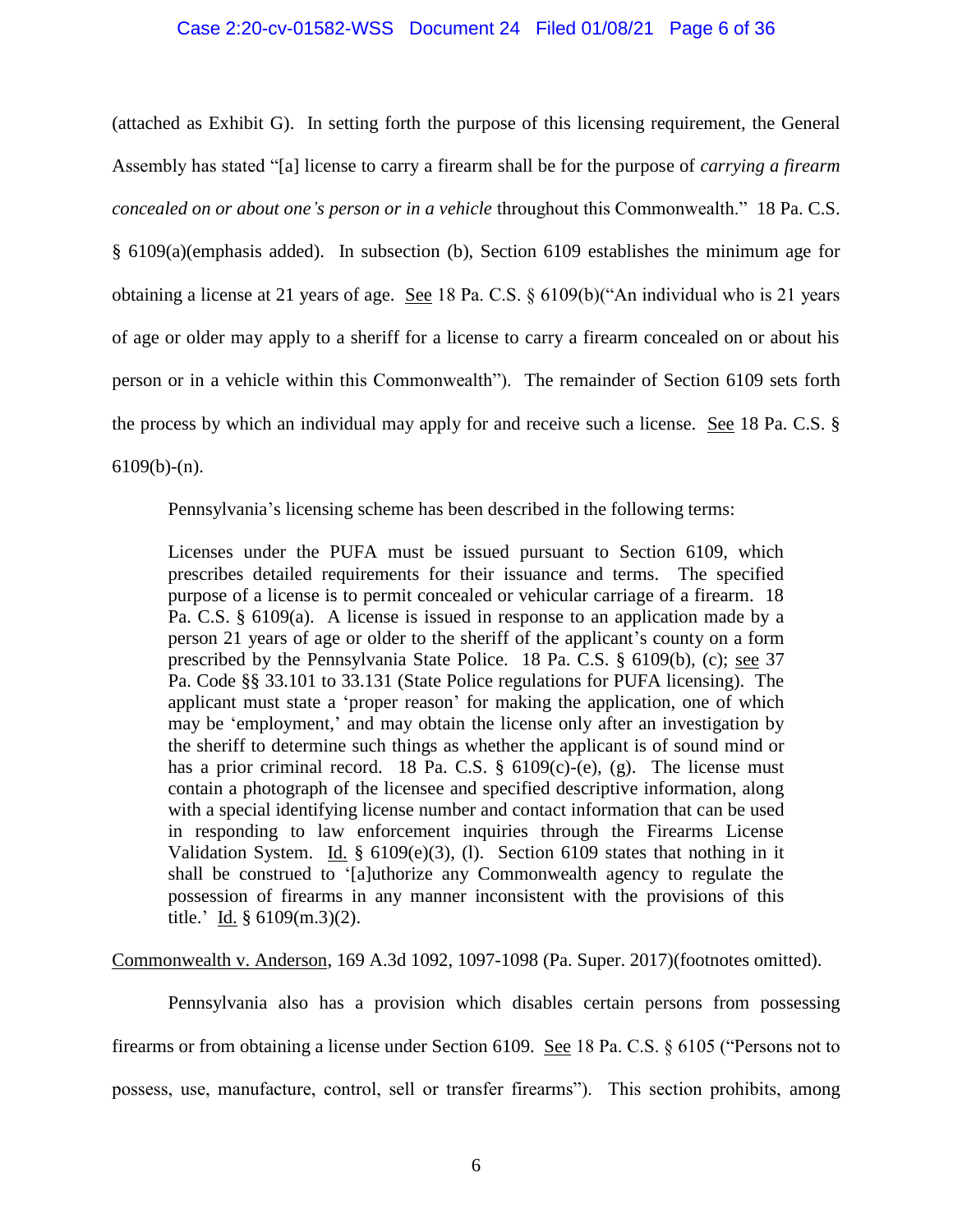#### Case 2:20-cv-01582-WSS Document 24 Filed 01/08/21 Page 7 of 36

others, individuals convicted of certain offenses, fugitives from justice, illegal aliens and any person "who has been adjudicated as an incompetent or who has been involuntarily committed to a mental institution" from possessing or otherwise dealing in firearms. See 18 Pa. C.S. § 6105(a), (c). Subsection (h)(relating to License prohibition) further provides that "[a]ny person who is prohibited from possessing, using, controlling, selling, purchasing, transferring or manufacturing any firearm under this section shall not be eligible for or permitted to obtain a license to carry a firearm under section 6109 (relating to licenses)." See 18 Pa. C.S. § 6105(h).

PUFA also includes a provision entitled "Possession of firearm by minor." See 18 Pa. C.S. § 6110.1 ("Section 6110.1"). This section initially states that "[e]xcept as provided in subsection (b), a person under 18 years of age shall not possess or transport a firearm anywhere in this Commonwealth." 18 Pa. C.S. § 6110.1(a). The exceptions enumerated in subsection (b) provide for possession of firearms by minors under adult supervision where the "minor is engaged in lawful activity, including safety training, lawful target shooting, engaging in an organized competition involving the use of a firearm or the firearm is unloaded and the minor is transporting it for a lawful purpose; or ... is lawfully hunting or trapping ..." See 18 Pa. C.S. §  $6110.1(b)(1)-(2)$ . In affirming a juvenile adjudication for a violation of Section 6110.1, the Superior Court of Pennsylvania concluded that

[t]he General Assembly has clearly expressed its intent that persons not eligible to obtain a license under Section 6109, but who nevertheless engage in behavior proscribed by Section 6106(a)(1), have engaged in felonious behavior. Had the General Assembly desired to exempt persons under the age of twenty-one, or some other age, it could have merely added a thirteenth exemption to Section 6106(b). Clearly, however, the intent of the General Assembly was to prohibit those individuals under the age of twenty-one from the behavior proscribed by Section 6106(a).

In re R.B.G., 932 A.2d 166, 171 (Pa. Super. 2007)(*quoting* In re J.E., 907 A.2d 1114, 1125-1126 (Pa. Super. 2006)(McCaffery, J., *dissenting*)(emphasis original and footnote omitted).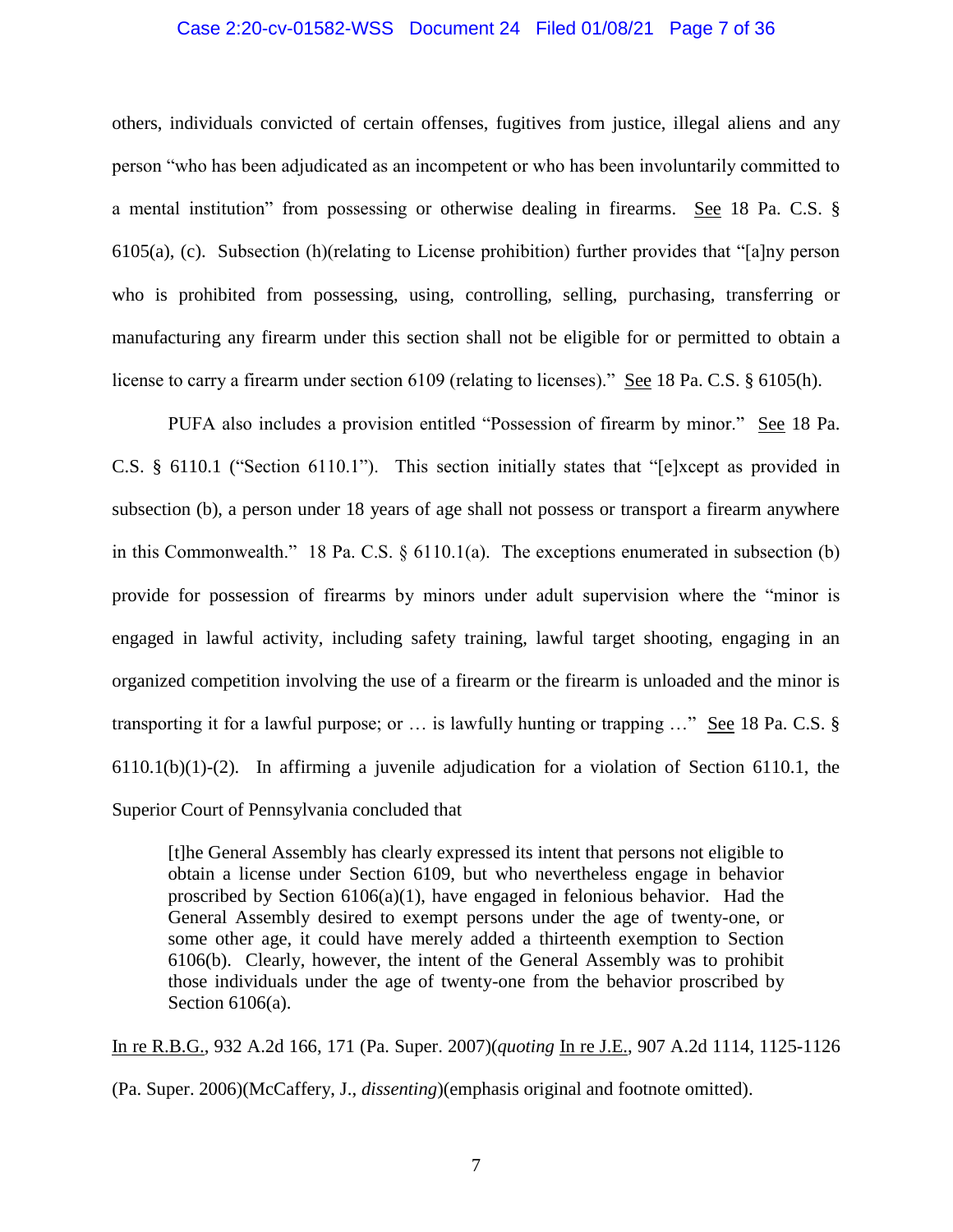#### Case 2:20-cv-01582-WSS Document 24 Filed 01/08/21 Page 8 of 36

Prior to the enactment of Section 6110.1 as part of the Pennsylvania Uniform Firearms Act of 1995, Pennsylvania law prohibited the delivery of "a firearm to any person under the age of 18 years, or to one he has reasonable cause to believe has been convicted of a crime of violence, or is a drug addict, an habitual drunkard, or of unsound mind." 18 Pa. C.S. § 6110. See Commonwealth v. Rodriguez, 15 Pa. D.&C.4th 155, 156-157 (Com. Pl. 1992). See also Kuhns v. Brugger, 135 A.2d 395, 401 n. 5 (Pa. 1957)(noting that "[o]ur legislature has recognized that a young child and a firearm constitute a dangerous combination" and that "[t]he Uniform Firearms Act (Act of 1939, supra, § 628, as amended, 18 P.S. § 4628) prohibits the delivery of a firearm … to any person under the age of 18 years").

18 Pa. C.S. § 6106 ("Section 6106")(attached as Exhibit E) is entitled "Firearms not to be carried without a license." In its current form, Section 6106 initially reads as follows:

#### **(a) Offense defined.—**

(1) Except as provided in paragraph (2), any person who carries a firearm in any vehicle or any person who carries a firearm concealed on or about his person, except in his place of abode or fixed place of business, without a valid and lawfully issued license under this chapter commits a felony of the third degree.

(2) A person who is otherwise eligible to possess a valid license under this chapter but carries a firearm in any vehicle or any person who carries a firearm concealed on or about his person, except in his place of abode or fixed place of business, without a valid and lawfully issued license and has not committed any other criminal violation commits a misdemeanor of the first degree.

18 Pa. C.S. § 6106(a).

Section 6106 then goes on to identify a number of exceptions to this licensing requirement. See 18 Pa. C.S. § 6106(b). These exceptions exclude from the licensing requirement, *inter alia*, individuals who are members of law enforcement or the military; persons engaged in the business of manufacturing or dealing firearms, persons engaged in sporting activities, including target practice with firearms, hunting, trapping, fishing and training dogs;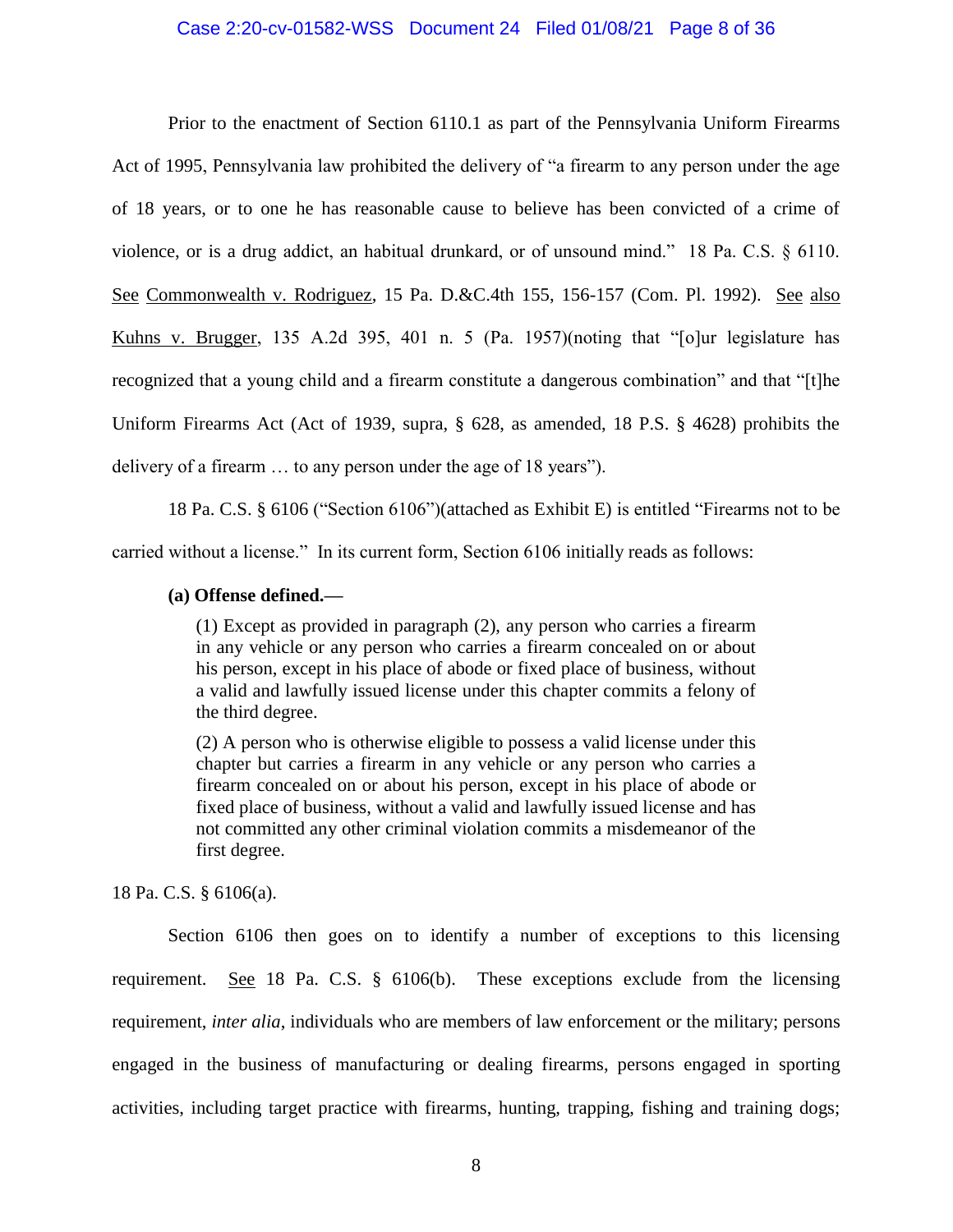#### Case 2:20-cv-01582-WSS Document 24 Filed 01/08/21 Page 9 of 36

persons transporting firearms for purposes of various transactions, including sales, repairs, transfers, etc. See 18 Pa. C.S.  $\S$  6106(b)(1)-(16). These exceptions do not have any age restrictions.

Plaintiffs also bring their constitutional challenge to 18 Pa. C.S. § 6107 ("Section

6107")(attached as Exhibit F), which is entitled "Prohibited conduct during emergency." In its

current form, Section 6107 reads as follows:

**(a) General rule.--**No person shall carry a firearm upon the public streets or upon any public property during an emergency proclaimed by a State or municipal governmental executive unless that person is:

(1) Actively engaged in a defense of that person's life or property from peril or threat.

(2) Licensed to carry firearms under section 6109 (relating to licenses) or is exempt from licensing under section 6106(b)(relating to firearms not to be carried without a license).

**(b) Seizure, taking and confiscation.--**Except as otherwise provided under subsection (a) and notwithstanding the provisions of 35 Pa. C.S. Ch. 73 (relating to Commonwealth services) or any other provision of law to the contrary, no firearm, accessory or ammunition may be seized, taken or confiscated during an emergency unless the seizure, taking or confiscation would be authorized absent the emergency.

**(c) Definitions.--**As used in this section, the following words and phrases shall have the meanings given to them in this subsection:

"Accessory." Any scope, sight, bipod, sling, light, magazine, clip or other related item that is attached to or necessary for the operation of a firearm.

"Firearm." The term includes any weapon that is designed to or may readily be converted to expel any projectile by the action of an explosive or the frame or receiver of any weapon.

18 Pa. C.S. § 6107.

Section 6107 traces its roots back to amendments made to the Uniform Firearms Act of

1939 by Act No 228 of 1968. See Act. No 228 of 1968 (attached as Exhibit C). See also

Commonwealth v. Pope, 317 A.2d 887, 889 & n. 7 (Pa. 1974)("In 1968, the General Assembly

… proscribed both the open and concealed carrying of all firearms, rifles, or shotguns during 'an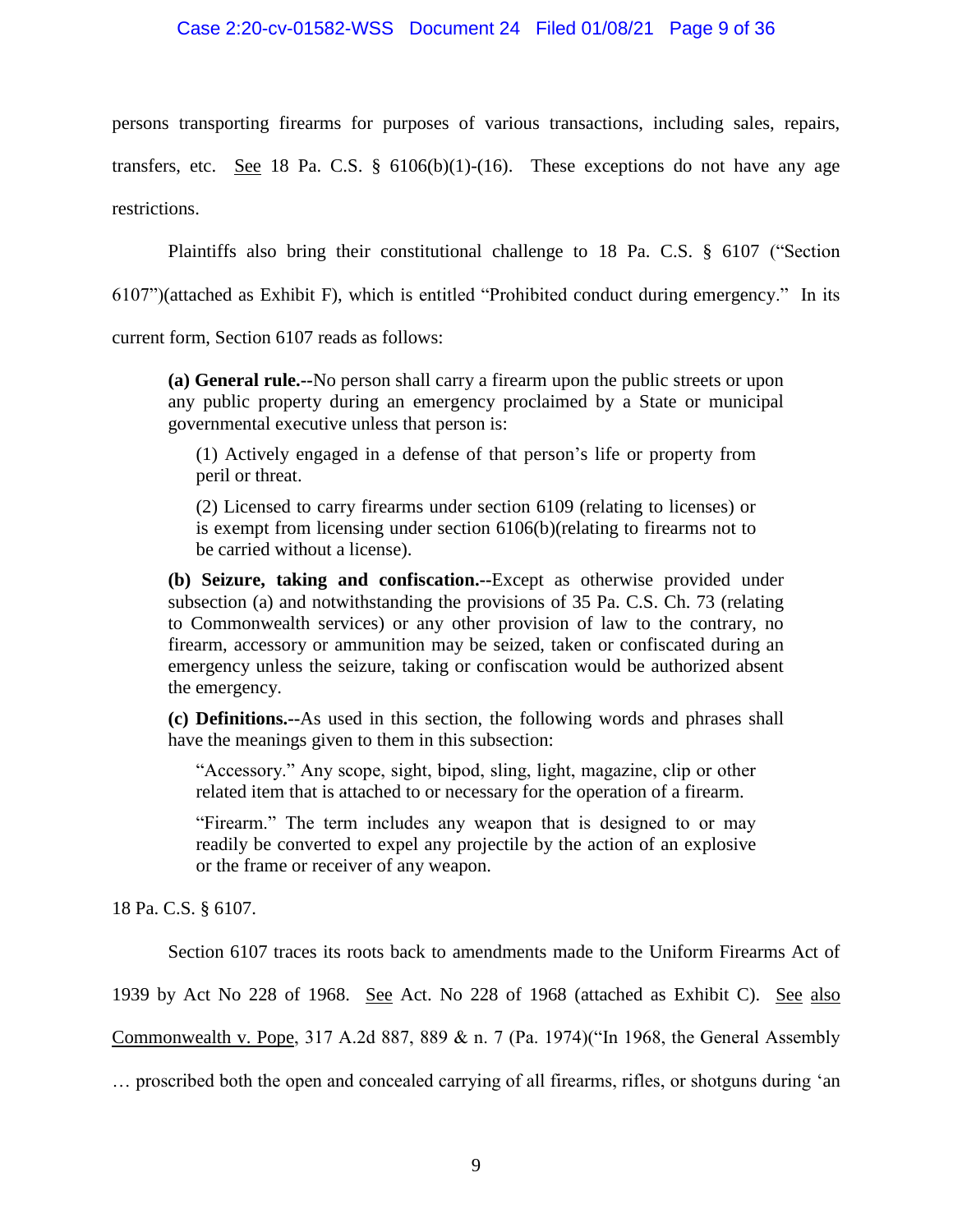#### Case 2:20-cv-01582-WSS Document 24 Filed 01/08/21 Page 10 of 36

emergency proclaimed by a municipal or state governmental executive' anywhere in the Commonwealth")(*citing* Act of July 30, 1968, P.L. 690, § 1, 18 P.S. § 4628(e.1) (Supp. 1973)(now 18 P.S. § 6107 (1973)), amending the Uniform Firearms Act, Act of June 24, 1939, P.L. 872, § 628, as amended, 18 P.S. § 4628 (1963) now 18 P.S. §§ 6101-6119 (1973)). Section 6107 was included in the PUFA implemented as part of the Crimes Code in 1972 and later amended in 1995 to add subsection (b), which ensured that firearms, accessories or ammunition would not be seized under the pretext of an emergency proclamation.

#### **III. STANDARD OF REVIEW**

This Court has recently set forth the appropriate standard for reviewing a motion to

dismiss in the following terms:

A motion to dismiss filed pursuant to Federal Rule of Civil Procedure 12(b)(6) tests the legal sufficiency of the complaint. Kost v. Kozakiewicz, 1 F.3d 176, 183 (3d Cir. 1993). In deciding a motion to dismiss, the court is not opining upon whether the plaintiff will be likely to prevail on the merits; rather, when considering a motion to dismiss, the court accepts as true all well-pleaded factual allegations in the complaint and views them in a light most favorable to the plaintiff. U.S. Express Lines Ltd. v. Higgins, 281 F.3d 383, 388 (3d Cir. 2002). While a complaint does not need detailed factual allegations to survive a Rule 12(b)(6) motion to dismiss, a complaint must provide more than labels and conclusions. Bell Atl. Corp. v. Twombly, 550 U.S. 544, 555, 127 S.Ct. 1955, 167 L.Ed.2d 929 (2007). 'Factual allegations must be enough to raise a right to relief above the speculative level' and 'sufficient to state a claim for relief that is plausible on its face.' Id. 'A claim has facial plausibility when the plaintiff pleads factual content that allows the court to draw the reasonable inference that the defendant is liable for the misconduct alleged.' Ashcroft v. Iqbal, 556 U.S. 662, 678, 129 S.Ct. 1937, 173 L.Ed.2d 868 (2009)(*citing* Twombly, 550 U.S. at 556, 127 S.Ct. 1955).

 Our Court of Appeals has instructed that 'a court reviewing the sufficiency of a complaint must take three steps,' Connelly v. Lane Construction Corp., 809 F.3d 780, 786-87 (3d Cir. 2016), explaining:

 First, it must "tak[e] note of the elements [the] plaintiff must plead to state a claim." Iqbal, 556 U.S. at 675, 129 S.Ct. 1937. Second, it should identify allegations that, "because they are no more than conclusions, are not entitled to the assumption of truth." Id. at 679, 129 S.Ct. 1937. See also Burtch v. Milberg Factors, Inc., 662 F.3d 212, 224 (3d Cir. 2011)("Mere restatements of the elements of a claim are not entitled to the assumption of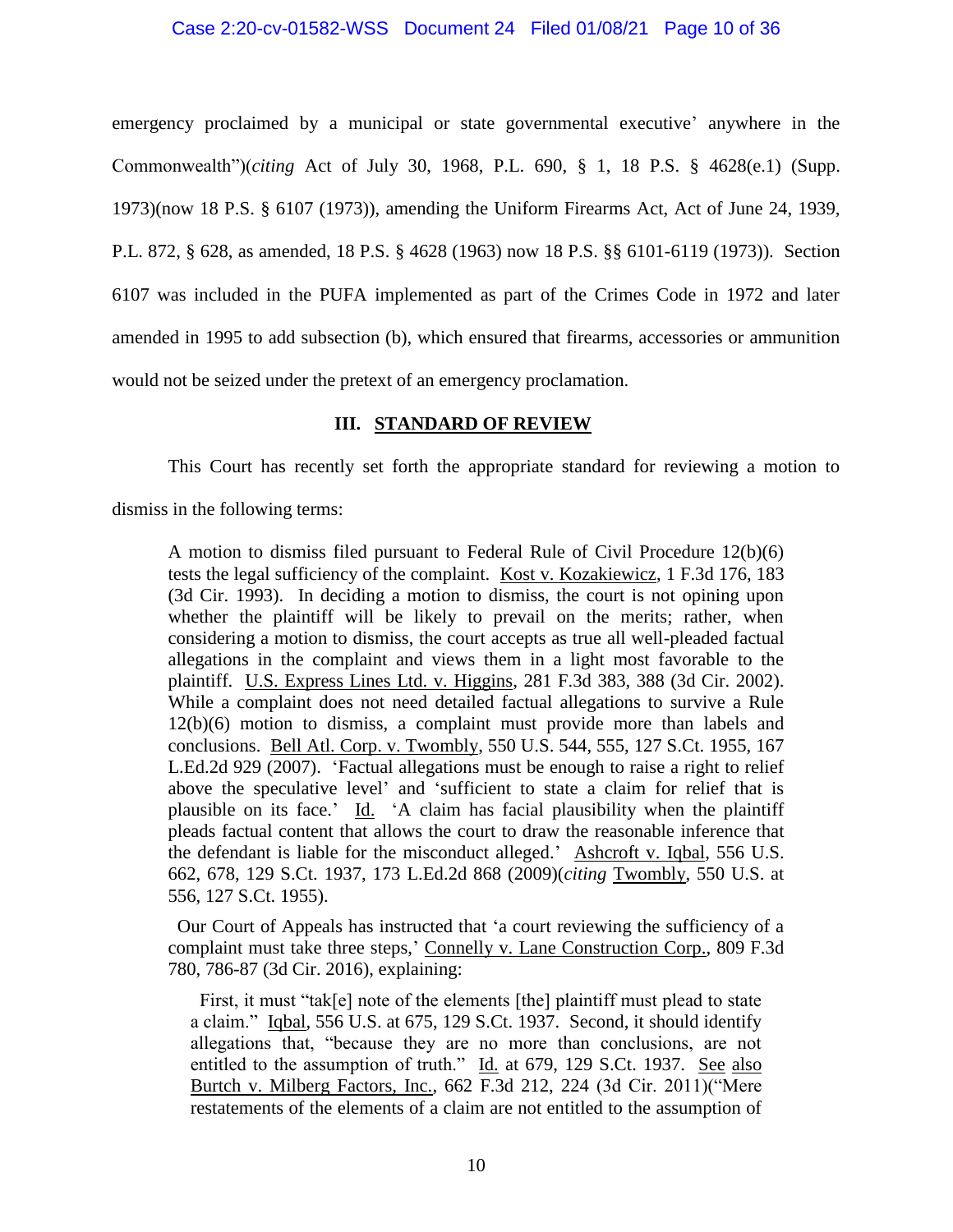truth." (citation and editorial marks omitted)). Finally, "[w]hen there are well-pleaded factual allegations, [the] court should assume their veracity and then determine whether they plausibly give rise to an entitlement to relief." Iqbal, 556 U.S. at 679, 129 S.Ct. 1937.

Connelly, 809 F.3d at 786-87. 'Determining whether a complaint states a plausible claim for relief will ... be a context-specific task that requires the reviewing court to draw on its judicial experience and common sense.' Iqbal, 556 U.S. at 679, 129 S.Ct. 1937. A plaintiff must set forth 'sufficient factual allegations to raise a reasonable expectation that discovery will reveal evidence' of the elements of the claim for relief. Trzaska v. L'Oreal USA, Inc., 865 F.3d 155, 162 (3d Cir. 2017). See also Connelly, 809 F.3d at 789.

Caristo v. Blairsville-Saltsburg Sch. Dist., 370 F.Supp.3d 554, 560-561 (W.D.Pa. 2019). See

also Benson v. Wetzel, 2019 WL 2393799, \*2 (W.D.Pa. 2019); Carson v. Wetzel, 2019 WL

972102, \*2-\*3 (W.D.Pa. 2019).

# **IV. ARGUMENT**

**A. The Complaint should be dismissed because Plaintiffs have failed to state a claim under the Second Amendment because the challenged statutory provisions of Pennsylvania's Uniform Firearms Act do not burden the core rights of 18-to-20-year-olds under the Second Amendment or, alternatively, if they do, the challenged provisions survive intermediate scrutiny.**

Plaintiffs have named the Commissioner of the Pennsylvania State Police as the sole defendant in this action. See Complaint [ECF 1], at ¶¶ 25, 96, 108, 109, 115, 123. He is named in his official capacity because Plaintiffs are only seeking injunctive relief. Plaintiffs assert claims under the Second Amendment pursuant to Section 1983 (42 U.S.C. § 1983). See Complaint [ECF 1], at ¶¶ 27, 93, 106, 119.

Section 1983 provides a cause of action against any "person" who, under color of state law, "subjects, or causes to be subjected, any citizen of the United States or other person within the jurisdiction thereof to the deprivation of any rights, privileges, or immunities secured by the Constitution and laws." 42 U.S.C. § 1983. The statute "is not itself a source of substantive rights, but [rather] a method for vindicating federal rights elsewhere conferred." Baker v.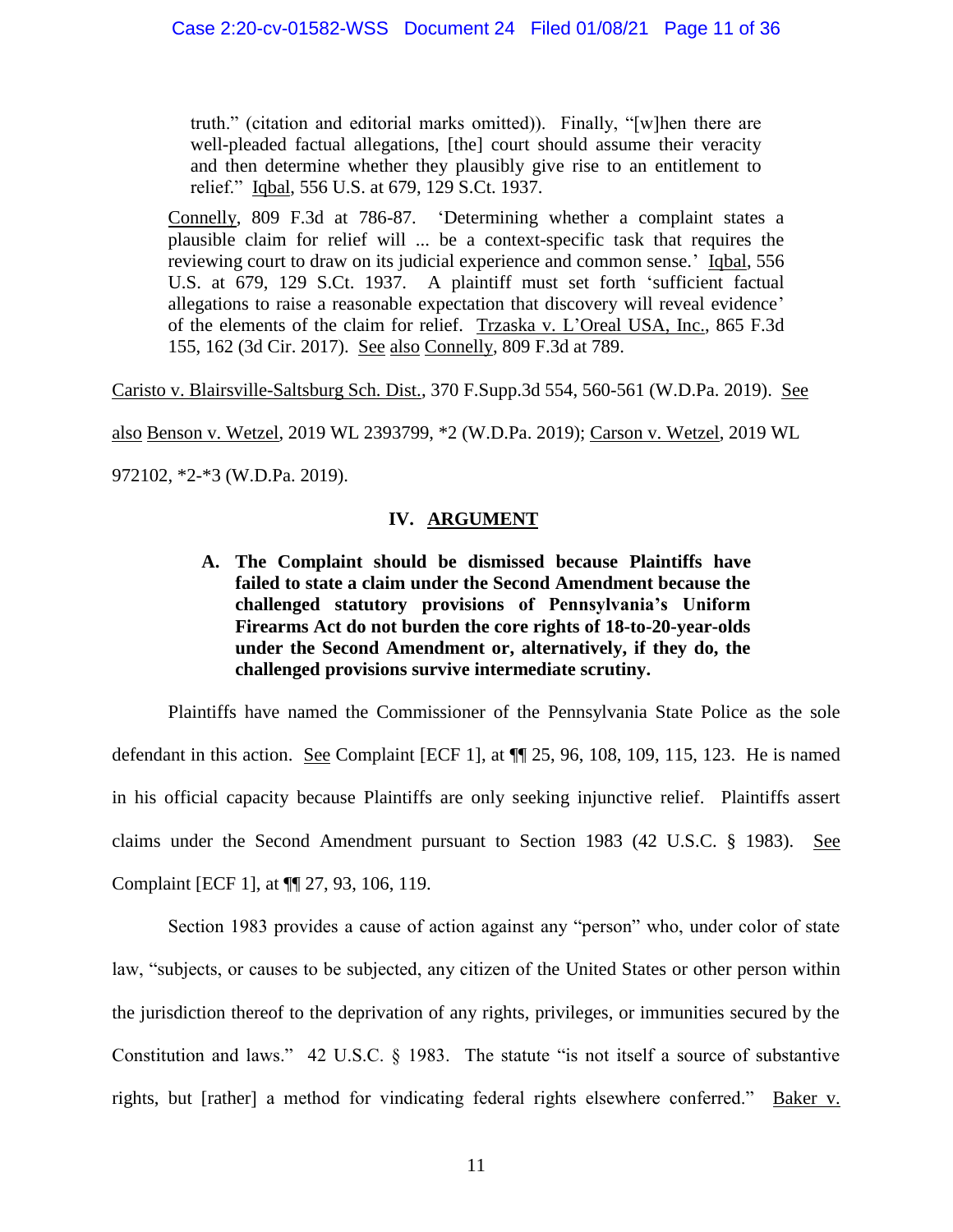#### Case 2:20-cv-01582-WSS Document 24 Filed 01/08/21 Page 12 of 36

McCollan, 443 U.S. 137, 145 n. 3 (1979). To state a Section 1983 claim, a plaintiff must show that a person acted under color of state law and that this person violated the plaintiff's federal constitutional or statutory rights. See Elmore v. Cleary, 399 F.3d 279, 281 (3d Cir. 2005).

*The right guaranteed by the Second Amendment.* In District of Columbia v. Heller, 554 U.S. 570 (2008)(hereinafter "*Heller*"), the respondent, "a D.C. special police officer authorized to carry a handgun while on duty," sought "on Second Amendment grounds, to enjoin the city from enforcing the bar on the registration of handguns, the licensing requirement insofar as it prohibits the carrying of a firearm in the home without a license, and the trigger-lock requirement insofar as it prohibits the use of 'functional firearms within the home.'" Id., 554 U.S. at 576.

In addressing these issues, the Supreme Court undertook an extensive analysis and interpretation of the Second Amendment. Ultimately, the Court concluded that, because "the inherent right of self-defense has been central to the Second Amendment right," the challenged

handgun ban amounts to a prohibition of an entire class of 'arms' that is overwhelmingly chosen by American society for that lawful purpose. The prohibition extends, moreover, to the home, where the need for defense of self, family, and property is most acute. Under any of the standards of scrutiny that we have applied to enumerated constitutional rights, banning from the home 'the most preferred firearm in the nation to "keep" and use for protection of one's home and family,' [Parker v. District of Columbia,] 478 F.3d [370,] at 400 [(D.C. Cir. 2007)], would fail constitutional muster.

Heller, 554 U.S. at 628-629 (footnote omitted).

Subsequently in McDonald v. City of Chicago, 561 U.S. 742 (2010), the Court held that

the rights recognized in *Heller* applied to the States through the Fourteenth Amendment:

In *Heller*, we held that the Second Amendment protects the right to possess a handgun in the home for the purpose of self-defense. Unless considerations of *stare decisis* counsel otherwise, a provision of the Bill of Rights that protects a right that is fundamental from an American perspective applies equally to the Federal Government and the States. See Duncan, 391 U.S., at 149, and n. 14, 88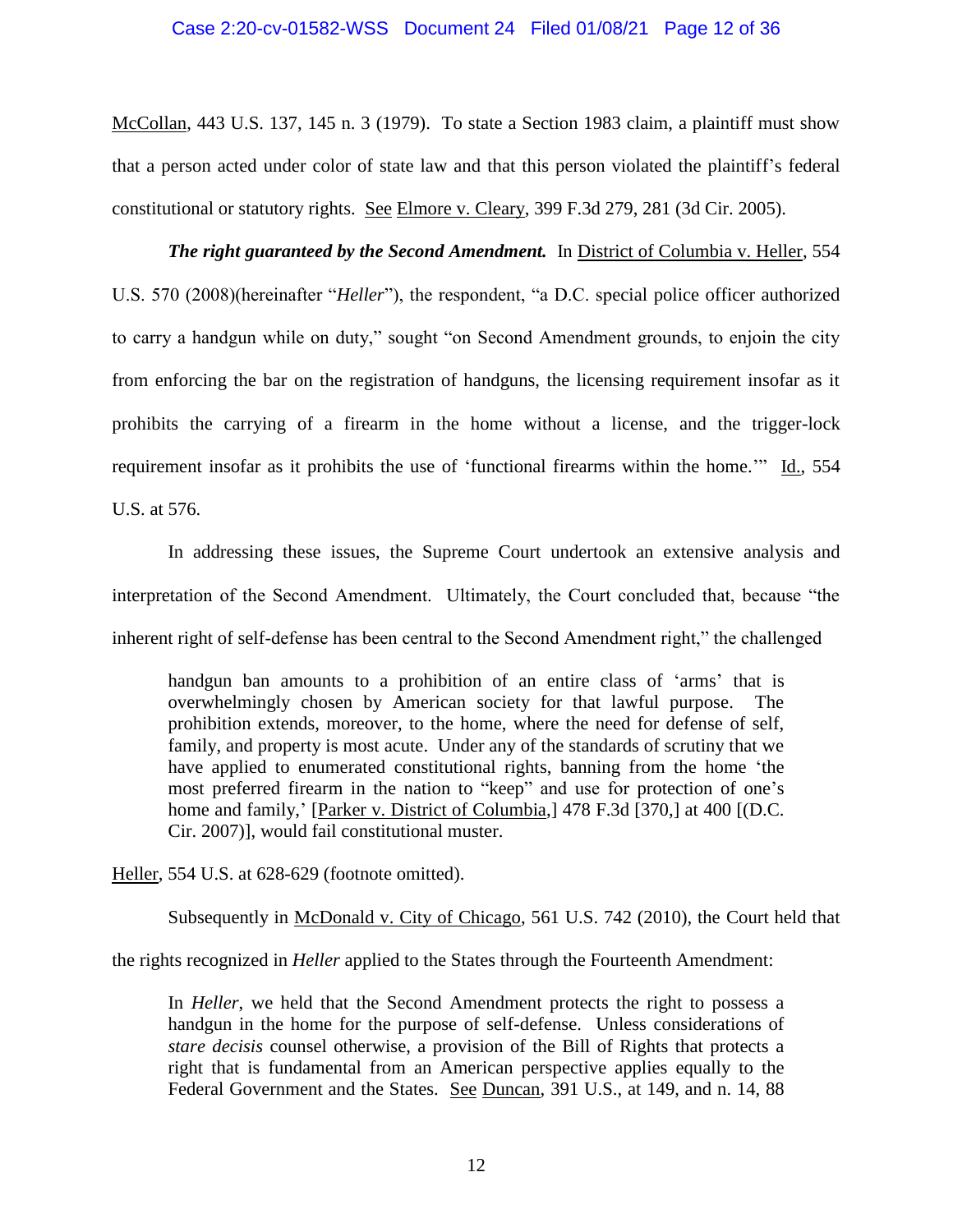S.Ct. 1444. We therefore hold that the Due Process Clause of the Fourteenth Amendment incorporates the Second Amendment right recognized in *Heller*.

McDonald v. City of Chicago, 561 U.S. at 791 (*citing* Duncan v. State of Louisiana, 391 U.S.

145 (1968)).

# *The Appropriate Standard to Apply to Challenges under the Second Amendment.* In

United States v. Marzzarella, 614 F.3d 85 (3d Cir. 2010), the Third Circuit announced a two-step

process for analyzing Second Amendment challenges after *Heller*:

As we read *Heller,* it suggests a two-pronged approach to Second Amendment challenges. First, we ask whether the challenged law imposes a burden on conduct falling within the scope of the Second Amendment's guarantee. Cf. United States v. Stevens, 533 F.3d 218, 233 (3d Cir. 2008), *aff'd*, U.S. 130 S.Ct. 1577, 176 L.Ed.2d 435 (recognizing the preliminary issue in a First Amendment challenge is whether the speech at issue is protected or unprotected). If it does not, our inquiry is complete. If it does, we evaluate the law under some form of means-end scrutiny. If the law passes muster under that standard, it is constitutional. If it fails, it is invalid.

United States v. Marzzarella, 614 F.3d at 89. See also Drake v. Filko, 724 F.3d 426, 429 (3d Cir.

2013)(reviewing claims brought under the Second Amendment "following the two-step approach

this Court set forth in United States v. Marzzarella").

The Third Circuit's approach is consistent with that adopted by other courts in addressing Second Amendment challenges after *Heller*. See, e.g., Heller v. District of Columbia, 670 F.3d 1244, 1252 (D.C.Cir. 2011)(*Heller II*); National Rifle Association of America, Inc. v. Bureau of Alcohol, Tobacco, Firearms, & Explosives, 700 F.3d 185, 194 (5th Cir. 2012); Teixeira v. County of Alameda, 873 F.3d 670, 682 (9th Cir. 2017)(*en banc*). See also Powell v. Tompkins, 926 F.Supp.2d 367, 385 (D.Mass. 2013), *aff'd*, 783 F.3d 332 (1st Cir. 2015)(citing circuit court cases where a two-step inquiry has been employed to determine whether a challenged law regulates conduct that falls within the scope of the Second Amendment's guarantee).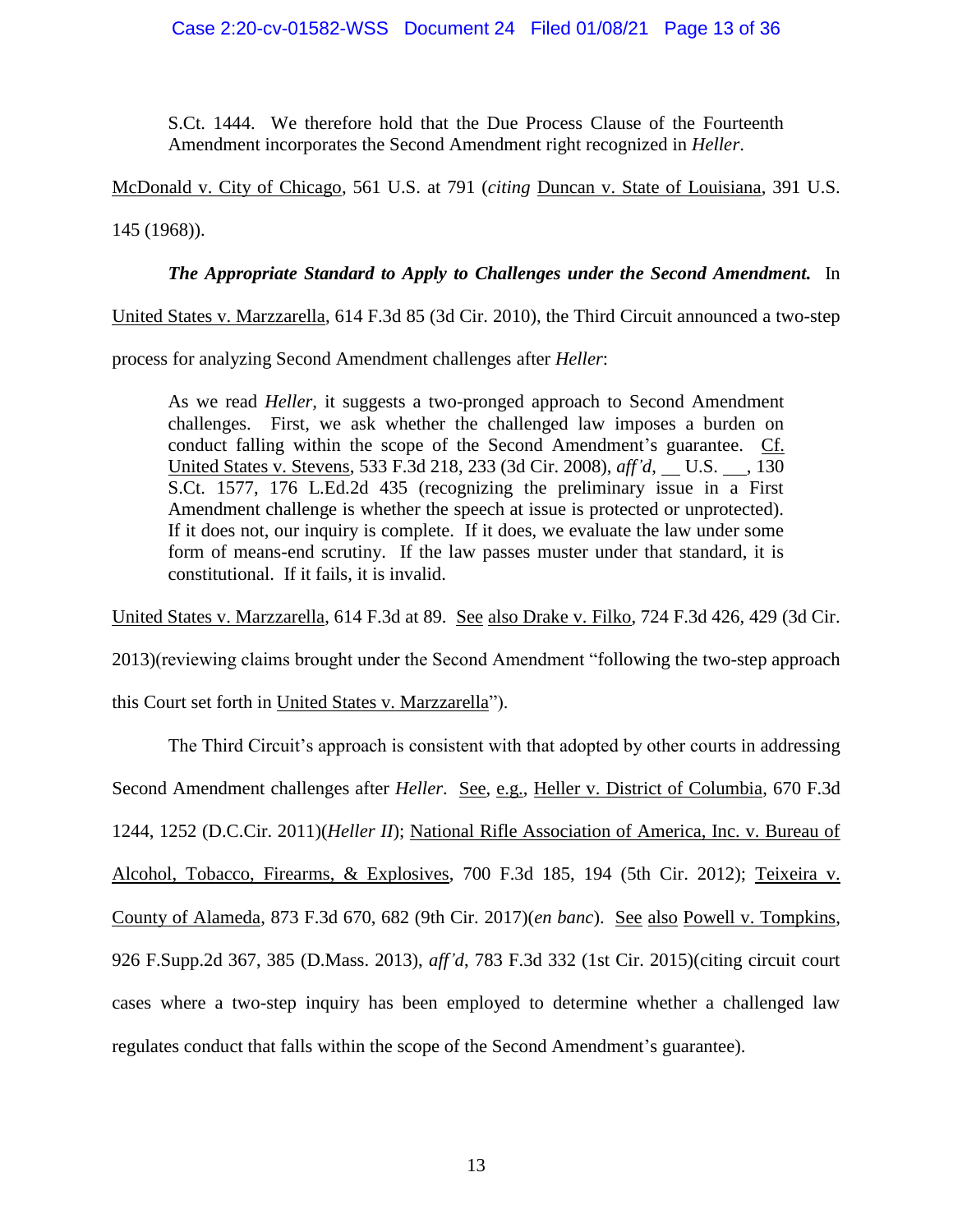#### Case 2:20-cv-01582-WSS Document 24 Filed 01/08/21 Page 14 of 36

For a claim related to firearm licensing, the Third Circuit's thorough and binding decision in Drake v. Filko, *supra*, controls certain aspects of this case. Therein, the Third Circuit applied *Heller* and *Marzzarella* to a Second Amendment challenge to a provision of New Jersey's gun permit law which required applicants to demonstrate a "justifiable need" for a firearm as determined by a police official or superior court judge. See Drake v. Filko, 724 F.3d at 429. Despite dealing with probably the most discretionary part of the application process, the court held that the plaintiffs failed to satisfy both prongs of the *Marzzarella* test.

The *Drake* court first found that the gun license requirements at issue did not impose a burden on conduct falling within the Second Amendment's protection and, even if it did, they would survive applicable scrutiny. Drake v. Filko, 724 F.3d at 440. This decision remains good law and is binding on this Court. See Rogers v. Grewal, 2018 WL 2298359, \*3 (D.N.J.), *aff'd sub nom.* Rogers v. Attorney General of New Jersey, 2018 WL 10808705 (3d Cir. 2018), *cert. denied sub nom.* Rogers v. Grewal, \_\_\_ U.S. \_\_\_, 140 S.Ct. 1865 (2020). Applying the Third Circuit's holdings to this case, as this Court must, Plaintiffs' claim fails on multiple levels.

#### *Application of the Standard to the challenged PUFA provisions.*

*Step One.* Plaintiffs have challenged specific provisions of the current PUFA, namely Sections 6106, 6107 and 6109. These sections establish certain licensing requirements for concealed carrying of firearms in public (which in turn restrict certain individuals from obtaining such licenses) and impose penalties for those in possession of a concealed firearm without a license. See 18 Pa. C.S.A. §§ 6106, 6107 and 6109. Unquestionably, 18-to-20-year-olds may not apply for or obtain a conceal carry license. However, from the perspective of 18-to-20-yearolds, Pennsylvania's statutory scheme does *not* broadly prohibit their ownership or possession of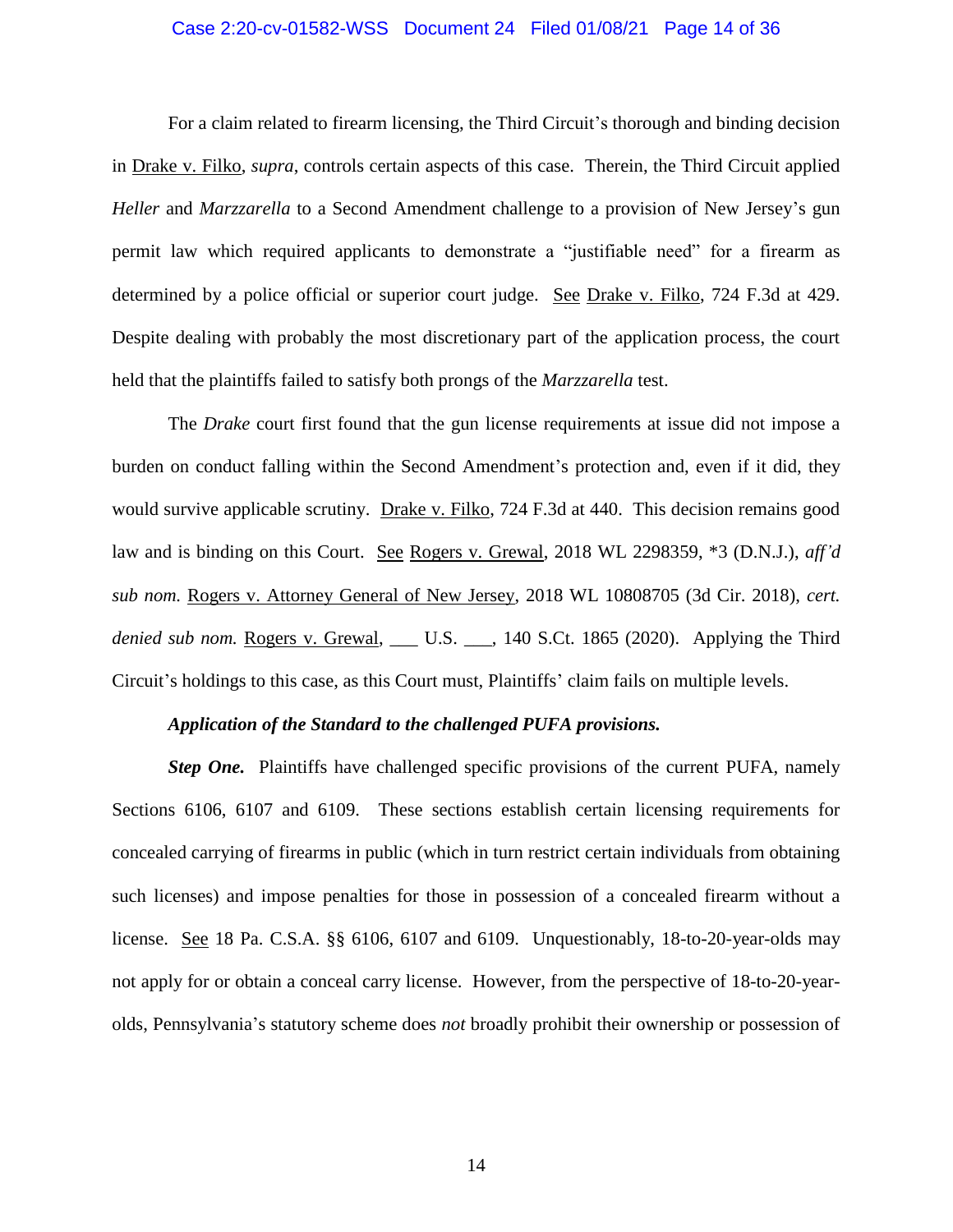#### Case 2:20-cv-01582-WSS Document 24 Filed 01/08/21 Page 15 of 36

firearms, nor does it prohibit their transport of unloaded firearms in a vehicle. Indeed, given this framework,

18 Pa. C.S.A. § 6106, only restricts an unlicensed person from carrying a firearm hidden on his person or carrying a loaded firearm in a vehicle. This provision does not prohibit a person from owning a firearm or from carrying a firearm, nor does it proscribe the transportation of a firearm in a vehicle. The statute requires only that the firearm be unloaded during transport in a vehicle and not be concealed on an unlicensed person's body.

Commonwealth v. McKown, 79 A.3d at 689. See also Commonwealth v. McKown, 79 A.3d at 696-700 (Fitzgerald, J., Concurring)(providing historical assessment of Section 6106 and firearm regulation in Pennsylvania).

PUFA provides that 18-to-20-year-olds in Pennsylvania may lawfully own or possess a firearm, and Section 6106 "requires only that the firearm be unloaded during transport in a vehicle and not be concealed on [their] body." Id. As such, 18-to-20-year-olds such as the individual Plaintiffs in this matter may lawfully own and possess firearms under the provisions of Sections 6106 and 6109. Pennsylvania does not impose a total ban on 18-to-20-year-olds' access to firearms; rather, these laws merely impose certain sensible, well established and timehonored restrictions. Accordingly, as in *Drake*, Plaintiffs' claims against the Commissioner fail to satisfy either prong of the *Marzzarella* analysis. Indeed, Plaintiffs are not merely looking to apply *Heller* to the circumstances presented by this case; rather, Plaintiffs seek to extend *Heller* beyond the limits set by the Supreme Court. However, no court that has addressed this issue has concluded that the core right announced in *Heller* reaches any right of 18-to-20-year-olds to conceal carry firearms in public.

*Sections 6106 and 6109*. The challenges to Sections 6106 and 6109 can be addressed simultaneously because together these sections establish that while 18-to-20-year-olds may lawfully own or possess firearms in their residences and may lawfully open carry firearms within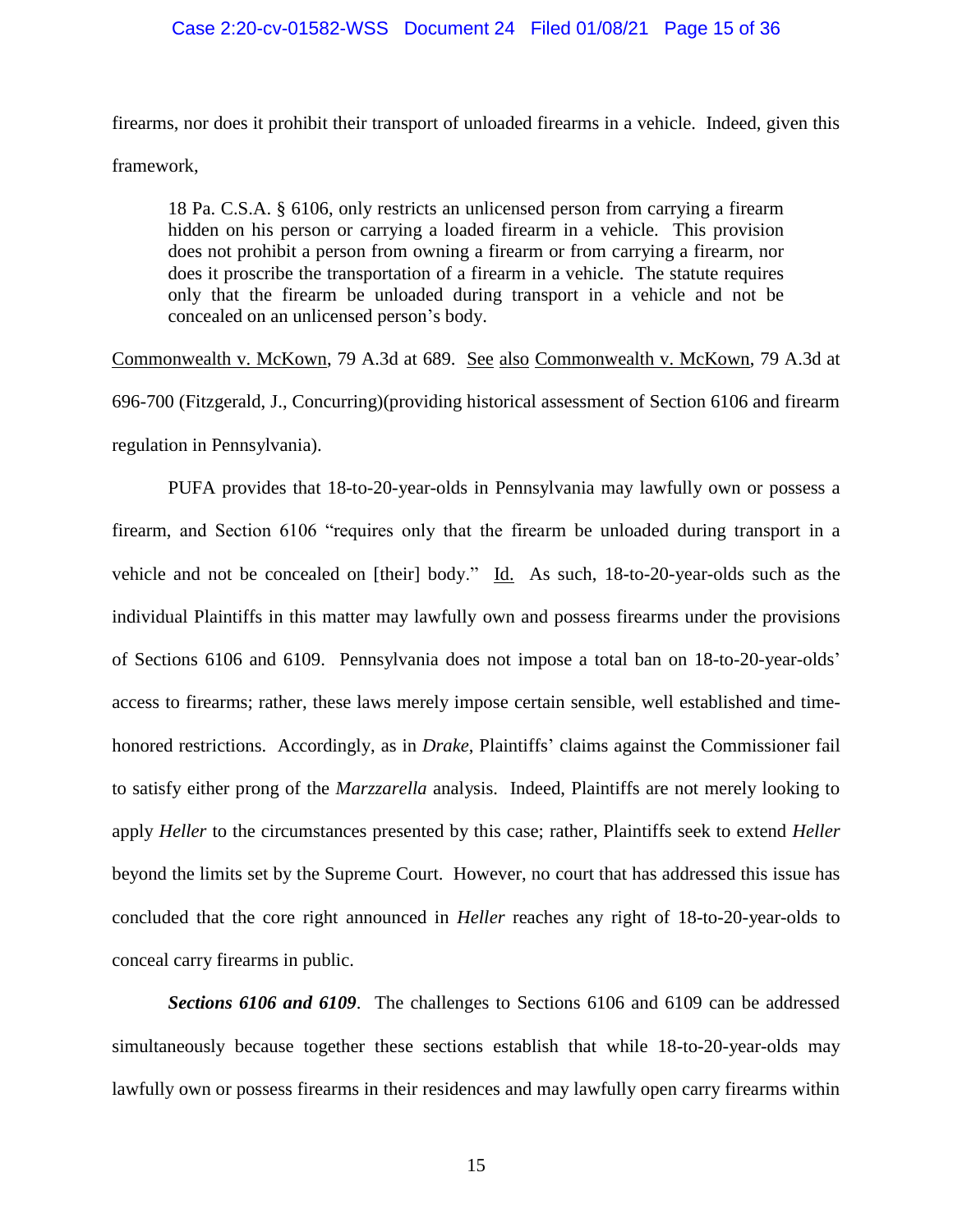#### Case 2:20-cv-01582-WSS Document 24 Filed 01/08/21 Page 16 of 36

the Commonwealth, 18-to-20-year-olds may not obtain a conceal carry permit under Section 6109 until they reach the age of 21 such that if caught with a concealed firearm, an 81-to-20 year-old would be subject to arrest and prosecution under Section 6106.

In support of their contentions here, Plaintiffs assert that the Second Amendment "'guarantee[s] the individual right to possess and carry weapons in case of confrontation.'" See Complaint [ECF 1], at ¶ 5 (*quoting* Heller, 554 U.S. at 592). See also Plaintiffs' Brief in Support of Motion for Preliminary Injunction (hereinafter "BIS [ECF 11-8]"), at 13. However, it is clear that the only conclusively established right in Heller is "the right of law-abiding, responsible citizens to use arms in defense of hearth and home." Heller, 554 U.S. at 635. Indeed, as of yet, *Heller* has not been read to create an unrestricted right to carry weapons –concealed or otherwise– outside of the home. See Drake v. Filko, 724 F.3d at 430 ("Outside of the home, however, we encounter the 'vast *terra incognita*' recognized by the Fourth Circuit in United States v. Masciandaro, 638 F.3d 458, 475 (4th Cir. 2011), *cert. denied*, \_\_\_ U.S. \_\_\_, \_\_\_, 132 S.Ct. 756, 181 L.Ed.2d 482 (2011)"). Cf. Peruta v. County of San Diego, 824 F.3d 919, 937-939 (9th Cir. 2016)(*en banc*)(the Second Amendment "does not include, in any degree, the right of a member of the general public to carry concealed firearms")(*citing* Walburn v. Territory, 59 P. 972 (Ok. 1899), State v. Workman, 14 S.E. 9 (W. Va. 1891), *and* English v. State, 35 Tex. 473  $(1871)$ ).

The Third Circuit has recently confirmed that in *Heller*, "the Supreme Court interpreted the [Second] Amendment's right to bear arms as an individual right, at least for the core purpose of allowing 'law-abiding, responsible citizens to use arms in defense of hearth and home.'" See Folajtar v. Attorney General of the United States, 2020 WL 6879007, \*2 (3d Cir. 2020)(*citing and quoting* Heller, 554 U.S. at 635). However, using the Supreme Court's own words, the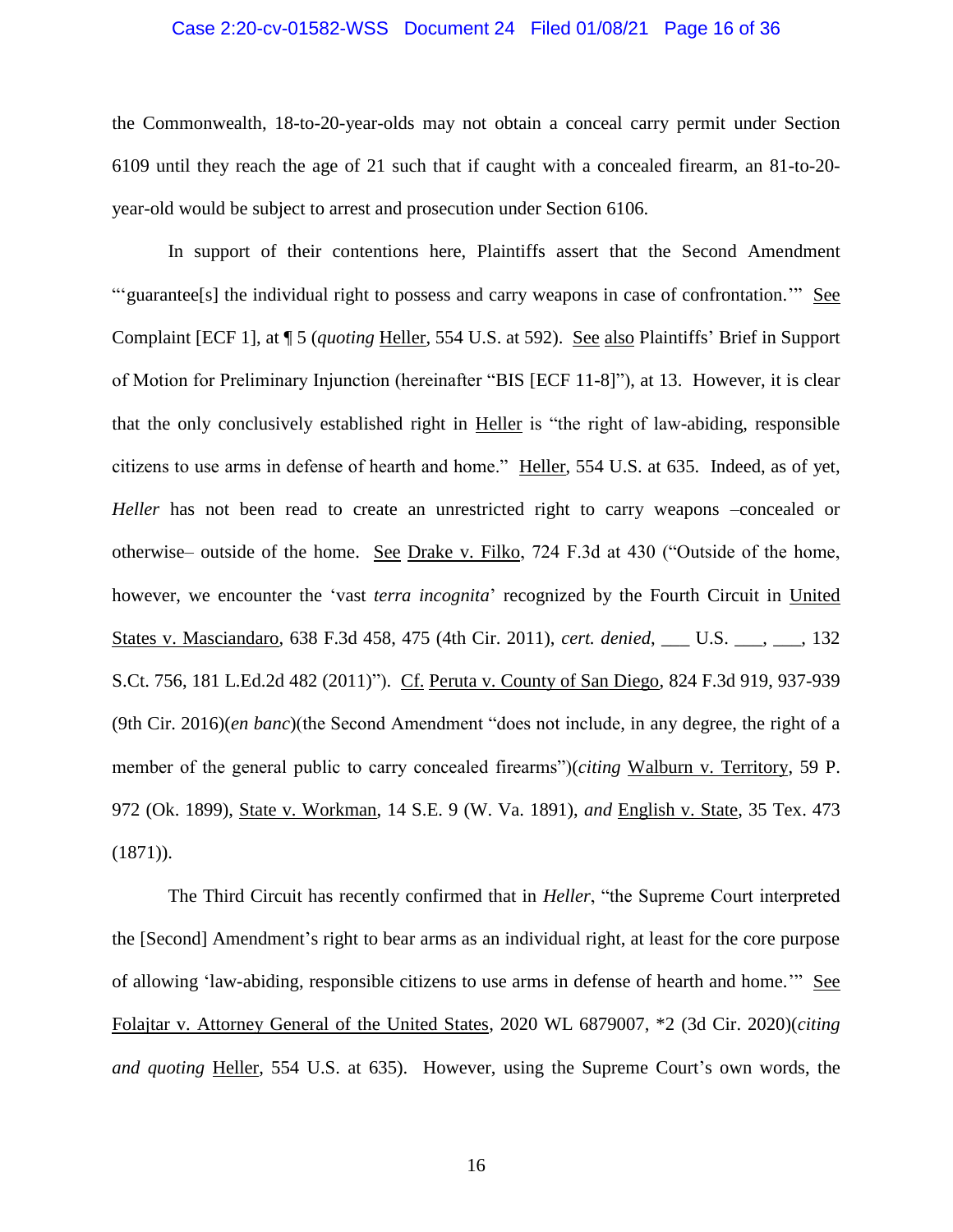#### Case 2:20-cv-01582-WSS Document 24 Filed 01/08/21 Page 17 of 36

Folajtar court cautioned that "that right 'is not unlimited.'" Id. (*citing and quoting* Heller, 554 U.S. at 626). See also United States v. Marzzarella, 614 F.3d 85, 89 (3d Cir. 2010)("Although the Court declined to fully define the scope of the right to possess firearms, it did caution that the right is not absolute")(*citing* Heller, 554 U.S. at 626-627 ("Like most rights, the right secured by the Second Amendment is not unlimited.... [N]othing in our opinion should be taken to cast doubt on longstanding prohibitions on the possession of firearms....")); Drake v. Filko, 724 F.3d at 430 ("It remains unsettled whether the individual right to bear arms for the purpose of selfdefense extends beyond the home").<sup>3</sup>

In Folajtar, the Third Circuit went on to conclude that a felony tax fraud conviction fell within the ambit of a federal law (18 U.S.C.  $\S$  922(g)(1)) which proscribed possession of a firearm based on certain criminal convictions, saying that "*Heller* 'did not cast doubt on such longstanding regulatory measures as "prohibitions on the possession of firearms by felons."'" Id. (*quoting* McDonald v. City of Chicago, 561 U.S. 742, 786 (2010)(*quoting* Heller, 554 U.S. at 626-627). Cf. Binderup v. Attorney General of the United States of America, 836 F.3d 336, 357 (3d Cir. 2016)("At the same time, the Founders understood that not everyone possessed Second Amendment rights")(Hardiman, J., concurring).<sup>4</sup>

 $\overline{a}$ 

Drake v. Filko, 724 F.3d 426 n. 5.

<sup>4</sup> Judge Hardiman then went on to say,

<sup>&</sup>lt;sup>3</sup> In **Drake**, the Third Circuit noted that

<sup>[</sup>r]ather than discussing whether or not the individual right to bear arms for the purpose of self-defense articulated in [*Heller*] 'extends beyond the home,' it may be more accurate to discuss whether, in the public sphere, a right similar or parallel to the right articulated in *Heller* 'exists.' Firearms have always been more heavily regulated in the public sphere so, undoubtedly, if the right articulated in *Heller* does 'extend beyond the home,' it most certainly operates in a different manner.

<sup>[</sup>a]lthough the Second Amendment is an enumerated fundamental right, it is 'not unlimited.' Heller, 554 U.S. at 626, 128 S.Ct. 2783. 'No fundamental right—not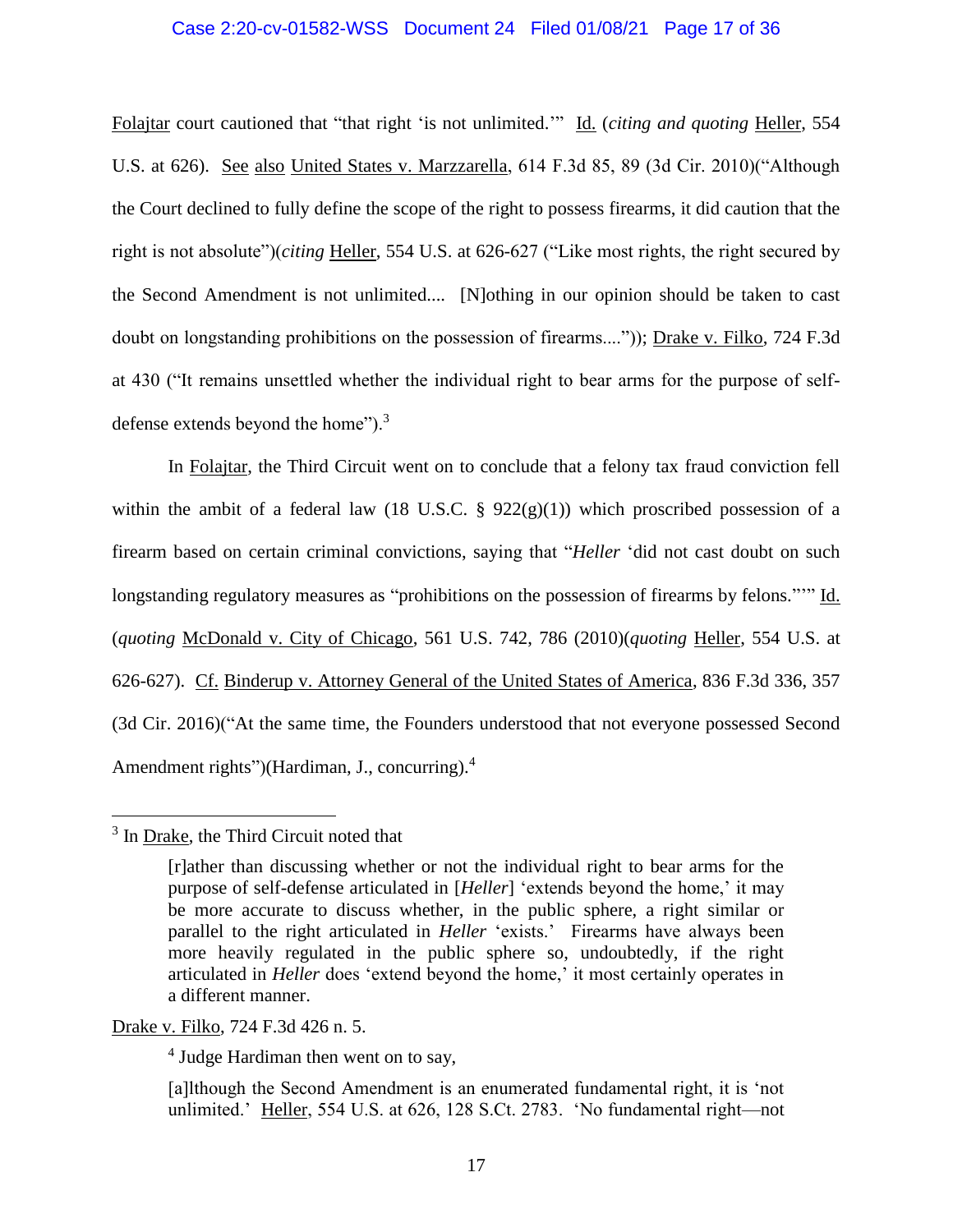### Case 2:20-cv-01582-WSS Document 24 Filed 01/08/21 Page 18 of 36

As set forth above, *Heller* held "that the Second Amendment confers *upon individuals* a right to keep and bear arms for self-defense by holding that a District of Columbia law forbidding the individual possession of usable handguns *in the home* violated the Second Amendment." See Drake v. Filko, 724 F.3d at 430 (emphasis in original). Although the Third

 $\overline{a}$ 

even the First Amendment—is absolute.' McDonald[ v. City of Chicago], 561 U.S. at 802, 130 S.Ct. 3020 (Scalia, J., concurring). A range of 'who,' 'what,' 'where,' 'when,' and 'how' restrictions relating to firearms are permitted—many based on the scope of the Second Amendment and others based on their satisfaction of some level of heightened scrutiny. See Eugene Volokh, *Implementing the Right to Keep and Bear Arms for Self-Defense: An Analytical Framework and A Research Agenda*, 56 UCLA L. Rev. 1443, 1443 (2009)(distinguishing between "'what' restrictions (such as bans on machine guns, so-called 'assault weapons,' or unpersonalized handguns), 'who' restrictions (such as bans on possession by felons, misdemeanants, noncitizens, or 18-to-20-year-olds), 'where' restrictions (such as bans on carrying in public, in places that serve alcohol, or in parks, or bans on possessing [guns] in public housing projects), 'how' restrictions (such as storage regulations), [and] 'when' restrictions (such as waiting periods)"); United States v. Huitron-Guizar, 678 F.3d 1164, 1166 (10th Cir. 2012)(applying the same heuristic).

 For instance, the right is 'not a right to keep and carry any weapon whatsoever in any manner whatsoever and for whatever purpose.' Heller, 554 U.S. at 626, 128 S.Ct. 2783. Likewise, the Supreme Court has acknowledged the 'historical tradition of prohibiting the carrying of dangerous and unusual weapons.' Id. (internal quotation marks omitted). In addition, Heller catalogued a nonexhaustive list of 'presumptively lawful regulatory measures' that have historically constrained the parameters of the right. Id. at 627 n. 26, 128 S.Ct. 2783. These include 'longstanding prohibitions on the possession of firearms by felons and the mentally ill, ... laws forbidding the carrying of firearms in sensitive places such as schools and government buildings, [and] laws imposing conditions and qualifications on the commercial sale of arms.' Id. at 626-27, 128 S.Ct. 2783. Critically, such 'traditional restrictions go to show the *scope* of the right, not its lack of fundamental character.' McDonald, 561 U.S. at 802, 130 S.Ct. 3020 (Scalia, J., concurring)(emphasis added). The reason, for example, that the Second Amendment 'does not protect those weapons not typically possessed by lawabiding citizens for lawful purposes, such as short-barreled shotguns,' is that they fall outside the historical 'scope of the right'—not that the right yields to some important or compelling government interest. Heller, 554 U.S. at 625, 128 S.Ct. 2783; see also United States v. Marzzarella, 614 F.3d 85, 91 (3d Cir. 2010).

Binderup v. Attorney General of the United States of America, 836 F.3d at 358-359 (Hardiman, J., concurring) (footnote omitted).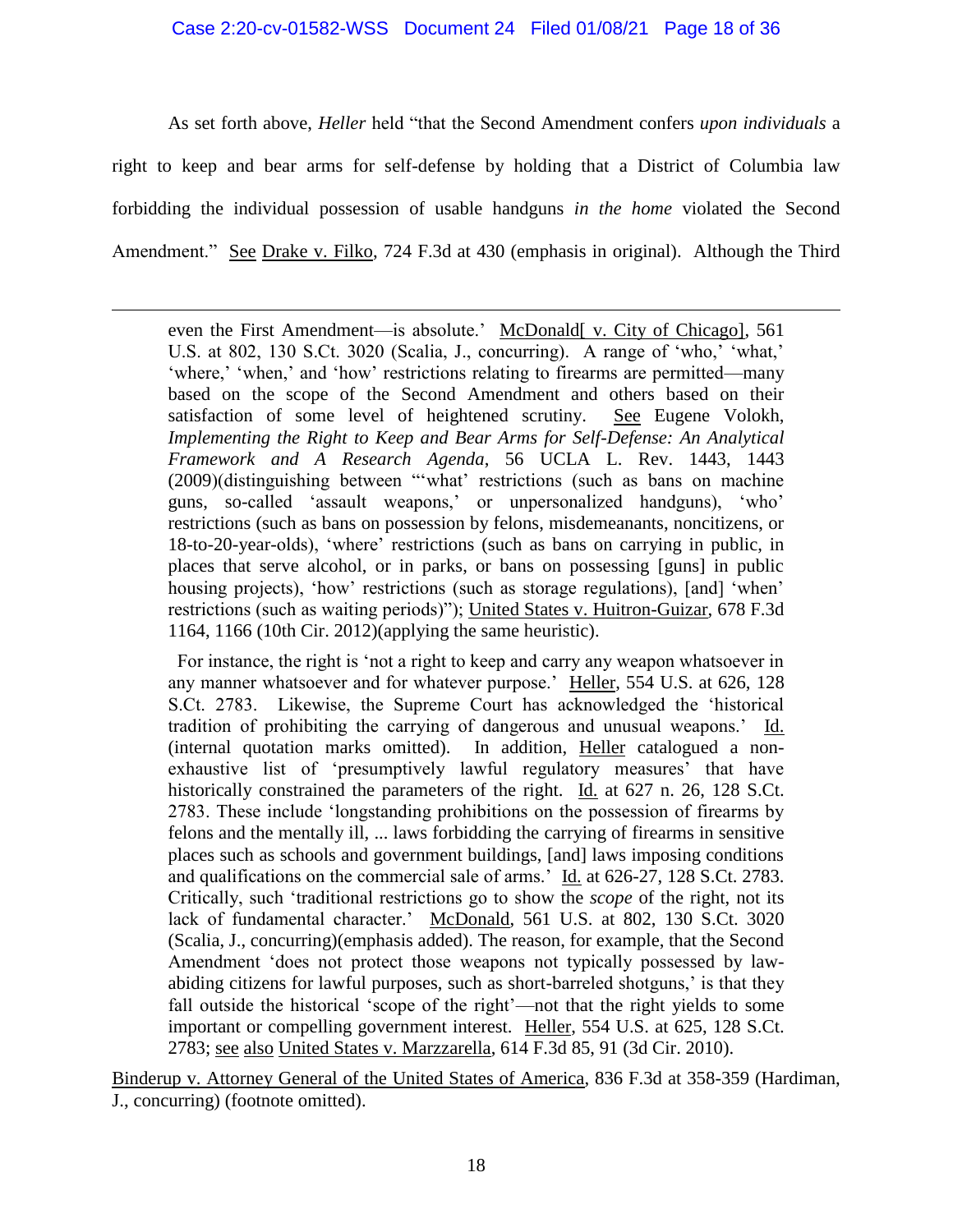#### Case 2:20-cv-01582-WSS Document 24 Filed 01/08/21 Page 19 of 36

Circuit declined to "definitively declare that the individual right to bear arms for the purpose of self-defense extends beyond the home," it has acknowledged that the Second Amendment "may have some application beyond the home." Id., 724 F.3d at 431.<sup>5</sup> Plaintiffs cite this observation in *Drake*, see BIS [ECF 11-8], at 8, but apparently they would have this Court stop reading the Third Circuit's opinion there. Indeed, Plaintiffs brief this first prong as if it turns on a novel question about whether the Second Amendment applies outside the home. See BIS [ECF 11-8], at 7-14. But it does not. Whether or not Plaintiffs' generic argument that the Second Amendment should be extended beyond *Heller* and into public spaces ultimately bears fruit, that argument *in the context of gun licensing requirements* has been rejected by the Third Circuit.

Even if a Second Amendment right outside the home exists, the licensing requirements for publicly carrying concealed firearms do not implicate that right, regardless of the age of the individual. As the *Drake* Court observed, after *Heller*, the Third Circuit has repeatedly found that "certain longstanding regulations are 'exceptions' to the right to keep and bear arms, such that the conduct they regulate is not within the scope of the Second Amendment." Drake v. Filko, 724 F.3d at 431 (*citing* United States v. Barton, 633 F.3d 168, 172 (3d Cir. 2011); United States v. Huet, 665 F.3d 588, 600 (3d Cir. 2012)). And, as previously discussed, Pennsylvania's regulation of the right to keep and bear arms has a several hundred years long history.

In *Drake*, the Third Circuit upheld the discretionary decision of a state as to whether an individual has shown a "justifiable need" to publicly carry a firearm as part of a "presumptively

 $\overline{a}$ 

<sup>5</sup> After *Drake*, the Ninth Circuit held that there is no Second Amendment right to carry concealed weapons outside the home. See Peruta v. County of San Diego, 824 F.3d at 939 ("We therefore conclude that the Second Amendment right to keep and bear arms does not include, in any degree, the right of a member of the general public to carry concealed firearms in public")(citations omitted). However, following the clear reasoning of *Drake*, this Court need not decide whether there is *any* Second Amendment right outside the home to find that enforcement of Sections 6106, 6107 and 6109 would not violate such right even if it did exist.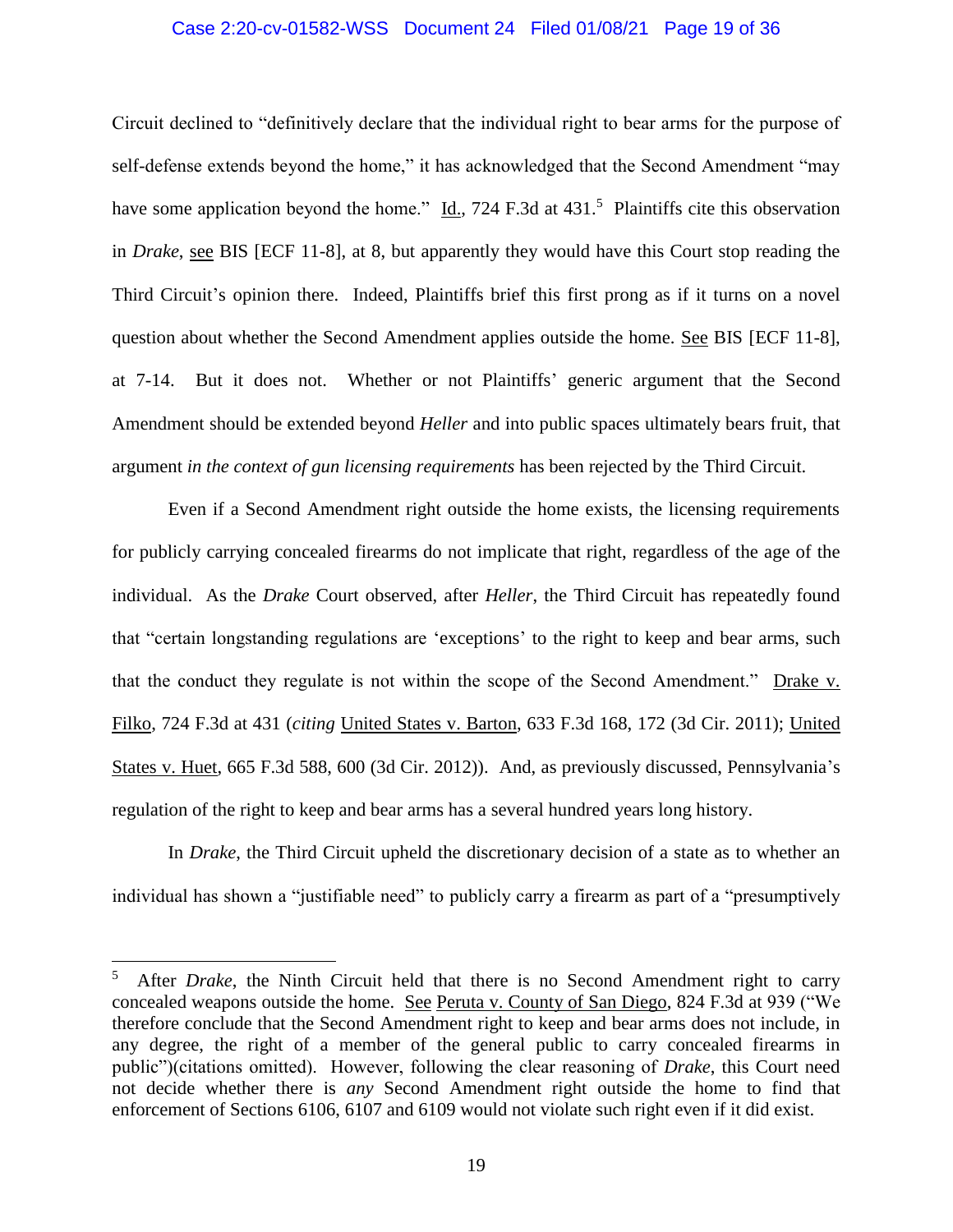#### Case 2:20-cv-01582-WSS Document 24 Filed 01/08/21 Page 20 of 36

lawful, longstanding licensing provision under the teachings of *Heller* and *Marzzarella*." Drake v. Filko, 724 F.3d at 432. Thus, here, to the extent that Plaintiffs challenge any other "presumptively lawful, longstanding licensing provision," under *Drake* such a provision would not implicate a Second Amendment right, fail the first prong and require dismissal.<sup>6</sup>

Plaintiffs point to nothing in Sections 6106 or 6109 that deviate from presumptively lawful, longstanding licensing practices. Indeed, Pennsylvania has required a license to publicly carry a concealed firearm since at least 1931. See Henry v. Pechin, 31 Pa. D.&C. 484 (*citing* the Uniform Firearms Act of June 11, 1931, P. L. 497, 18 P.S. § 1585). See also Commonwealth v. McKown, 79 A.3d at 697 ("The statutory predecessor to 18 Pa. C.S. § 6106 was enacted in 1931")(*citing* Act of June 11, 1931, P.L. 497, No. 158")(Fitzgerald, J., concurring). And, since at least that time –if not even longer before– applicants were required to show "good reason" to carry a concealed firearm in public and that they were a "suitable person to be so licensed." 18 P.S. § 4628(f). Applicants were not suitable if, for example, there was "reasonable cause" to believe they committed a crime of violence or if they were of "unsound mind." 18 P.S. § 4628(g). To the extent that Sections 6106 and 6109 incorporate age-based restrictions, they fall well within this type of "longstanding licensing provision" that, the Third Circuit has held, are outside the scope of the Second Amendment. See Drake v. Filko, 724 F.3d at 432.

 $\overline{a}$ 

<sup>&</sup>lt;sup>6</sup> In support of their argument that gun licensing requirements implicate a Second Amendment right, Plaintiffs cite to Moore v. Madigan, 702 F.3d 933 (7th Cir. 2012). See BIS [ECF 11-8], at 7-9. However, the Third Circuit *expressly* declined to adopt the reasoning of that decision. See Drake v. Filko, 724 F.3d at 431 (noting that "the Seventh Circuit in *Moore* may have read *Heller* too broadly"). And the other case Plaintiffs cite as authoritative, Wrenn v. District of Columbia, 864 F.3d 650 (D.C.Cir. 2017), simply adopts the same reasoning of *Moore* that the Third Circuit rejected in *Drake*. See Drake v. Filko, 724 F.3d at 663-664. In any event, neither *Moore* nor *Wrenn* can change the law applicable to this Court.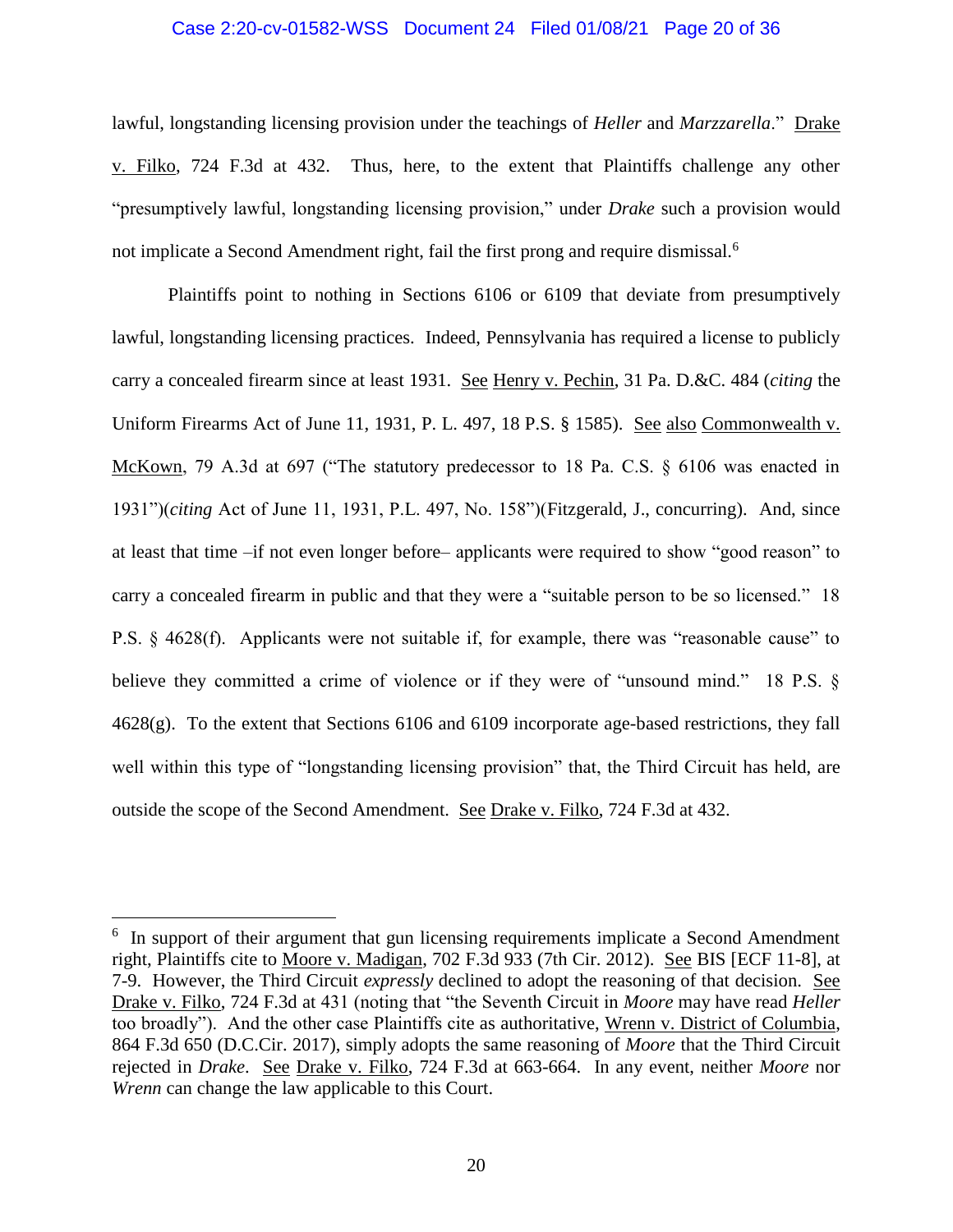#### Case 2:20-cv-01582-WSS Document 24 Filed 01/08/21 Page 21 of 36

Finally, in 2017, Pennsylvania's Commonwealth Court observed that "neither the United States Constitution nor the Pennsylvania Constitution have been construed to provide an individual right to carry a firearm concealed on one's person or in a vehicle as are implicated by the licensing provisions of the UFA." See Doe v. Franklin County, 139 A.3d 296, 317 (Pa. Cmwlth. 2016), *rev'd on other grounds*, 174 A.3d 593 (Pa. 2017)(*citing* Caba v. Weaknecht, 64 A.3d 39, 53 (Pa. Cmwlth. 2013)(rejecting a constitutional challenge to the licensing provisions of Section 6109 of the UFA, 18 Pa. C.S. § 6109); Commonwealth v. McKown, 79 A.3d at 690 (rejecting a constitutional challenge to the criminal penalties associated with violating the licensing provisions of the UFA set forth in Section 6106 of the UFA, 18 Pa. C.S. § 6106)). See also Stewart v. FedEx Express, 114 A.3d 424, 428 (Pa. Super. 2015)(same)(*citing* Commonwealth v. McKown, 79 A.3d at 690).

Because Pennsylvania's age requirements to obtain a conceal carry license are similarly longstanding and presumptively lawful, cf. Drake v. Filko, 724 F.3d at 432, they do not implicate a Second Amendment right. Consequently, under the first prong of the *Marzzarella* test, "the inquiry is complete" and Plaintiff's claim should be denied. See United States v. Marzzarella, 614 F.3d at 89. This Court should therefore dismiss Plaintiffs' claim, with prejudice because amendment would be futile. See Grayson v. Mayview State Hospital, 293 F.3d 103, 108 (3d Cir. 2002)("When a plaintiff does *not* seek leave to amend a deficient complaint after a defendant moves to dismiss it, the court must inform the plaintiff that he has leave to amend within a set period of time, unless amendment would be inequitable or futile")(citations omitted).

Alternatively, while the Third Circuit has not yet confronted or decided whether longstanding regulatory measures which restrict the use or possession of firearms by 18-to-20 year-olds violate the Second Amendment, other courts have addressed this question and

21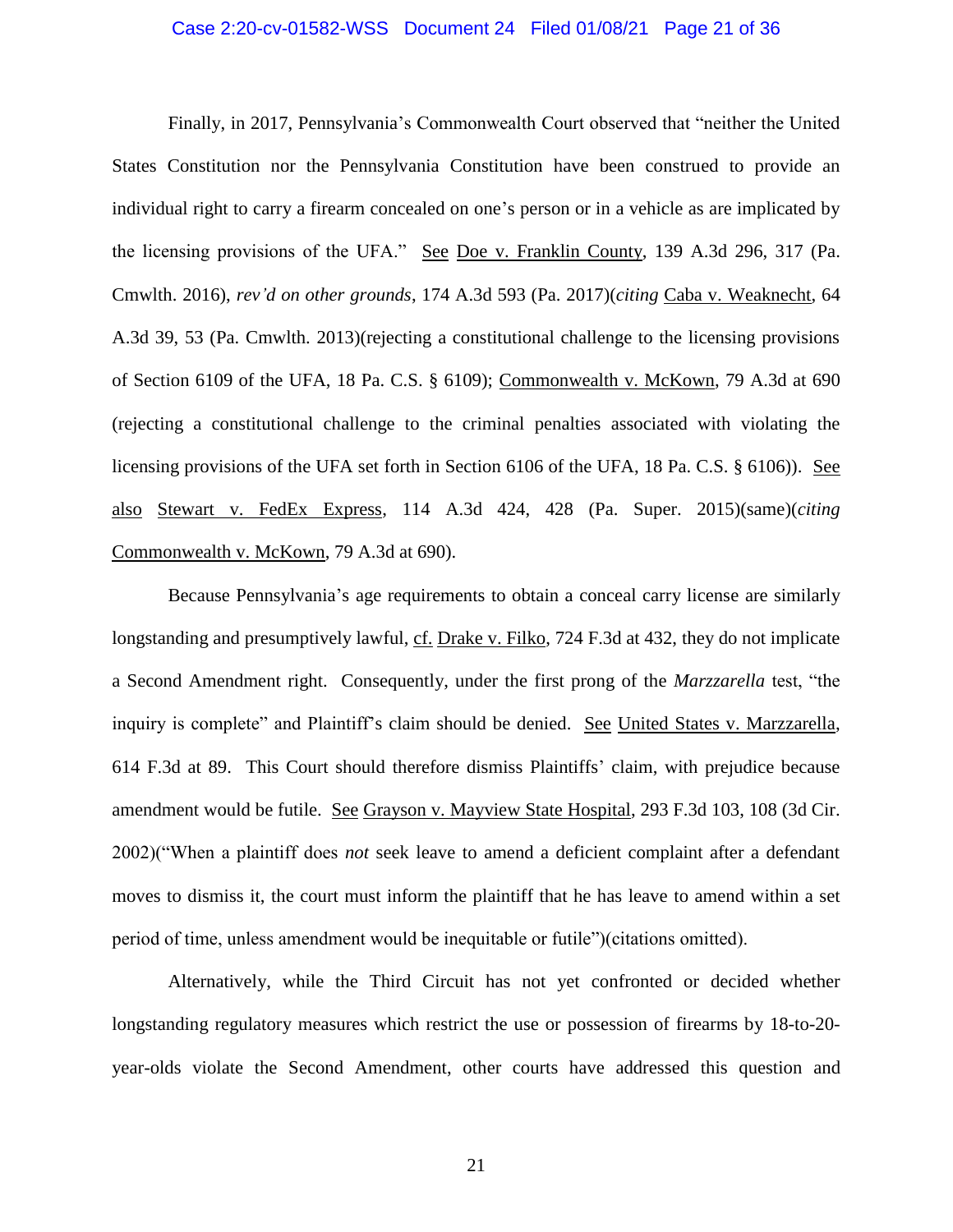#### Case 2:20-cv-01582-WSS Document 24 Filed 01/08/21 Page 22 of 36

concluded that such provisions do not run afoul of the Second Amendment's core purpose of allowing 'law-abiding, responsible citizens to use arms in defense of hearth and home' found by the Supreme Court in *Heller*. Two particular decisions reflect that these other courts have done much of the heavy lifting regarding the claims presented by Plaintiffs in the present Complaint.

In National Rifle Association of America, Inc. v. Bureau of Alcohol, Tobacco, Firearms, & Explosives, 700 F.3d 185 (5th Cir. 2012)(*BATF*) and Powell v. Tompkins, *supra* (*Powell*), the courts respectively addressed challenges to regulations which restricted access to firearms for 18 to-20-year-olds. While *BATF* actually involved a federal statute which prohibited the sale of firearms to 18-to-20-year-olds, its analysis was subsequently incorporated nearly wholesale into a challenge to a Texas law which prohibited 18-to-20-year-olds from carrying handguns in public. See National Rifle Association of America, Inc. v. McCraw, 719 F.3d 338 (5th Cir. 2013)("*McCraw*"). In *Powell*, the court was presented with a habeas challenge to state criminal convictions for possession of a firearm without a firearm identification (FID) card and carrying a firearm without a license wherein the petitioner claimed that his convictions violated his Second Amendment rights under *Heller*. See Powell v. Tompkins, 926 F.Supp.2d at 370 ("In the wake of [*Heller*], this petition for a writ of habeas corpus is the vehicle for a massive frontal assault on Massachusetts's gun control legislation").

Particularly, as other courts have concluded, enforcement of provisions similar to Sections 6106 and 6109 with respect to 18-to-20-year-olds does not impose a burden that falls within the recognized protections of the Second Amendment, which alone requires dismissal of their claim at this first step. *BATF* and *Powell* both concluded that the burdens imposed on 18 to-20-year-olds were consistent with the Second Amendment. As the *BATF* court found,

[w]e have summarized considerable evidence that burdening the conduct at issue—the ability of 18-to-20-year-olds to purchase handguns from FFLs—is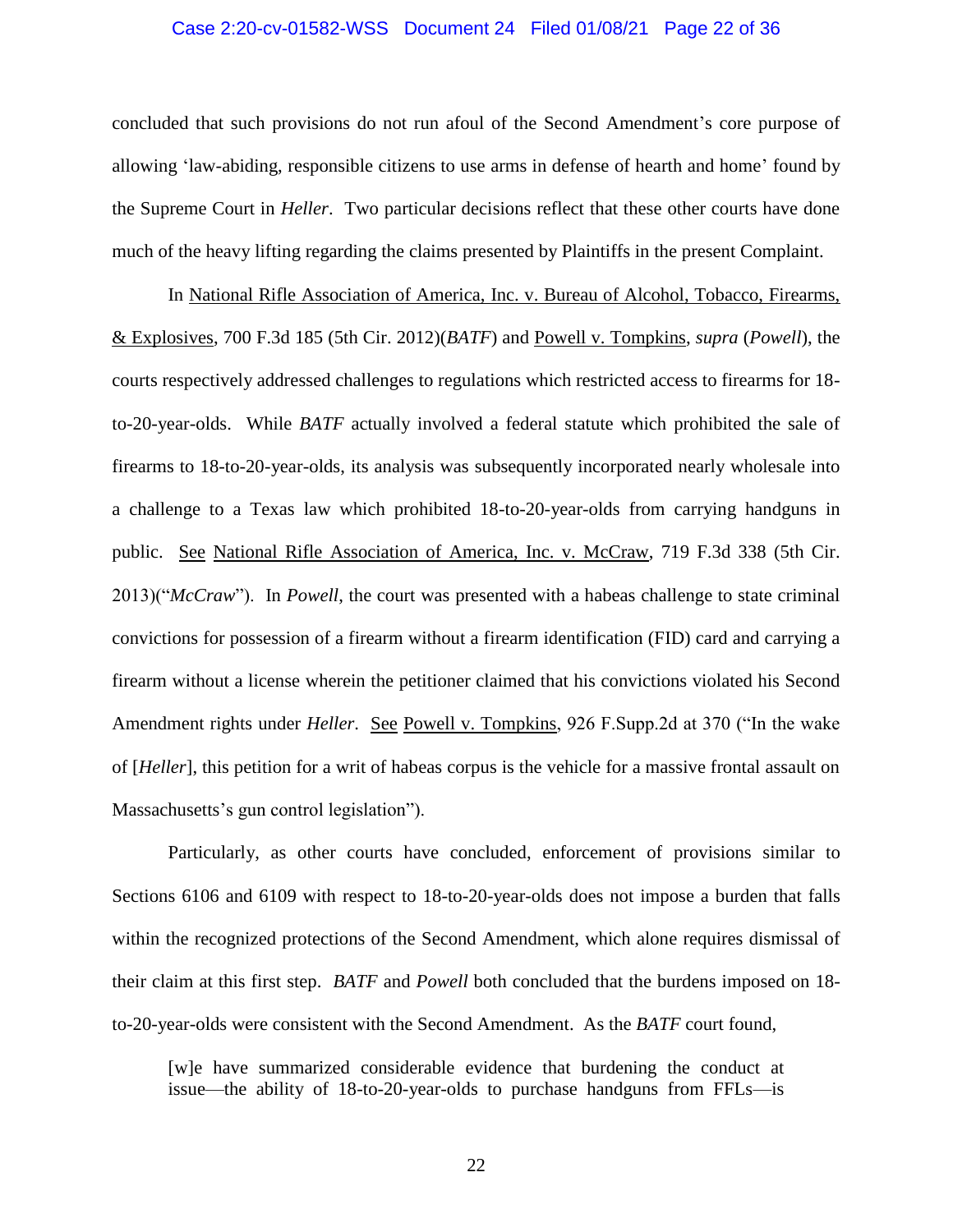consistent with a longstanding, historical tradition, which suggests that the conduct at issue falls outside the Second Amendment's protection. At a high level of generality, the present ban is consistent with a longstanding tradition of targeting select groups' ability to access and to use arms for the sake of public safety. See Winkler, *Gunfight*, at 116; Cornell & DeDino, 73 Fordham L.Rev. at 507-08. *More specifically, the present ban appears consistent with a longstanding tradition of age– and safety-based restrictions on the ability to access arms.* In conformity with founding-era thinking, and in conformity with the views of various 19th-century legislators and courts, Congress restricted the ability of minors under 21 to purchase handguns because Congress found that they tend to be relatively immature and that denying them easy access to handguns would deter violent crime. Compare Kates & Cramer, 60 Hastings L.J. at 1360 (reflecting founding-era attitude that minors were inadequately virtuous to keep and bear arms), and *Callicutt*, 69 Tenn. at 716-17 (referring to prohibition on firearm sales to minors as "wise and salutary" legislation designed to "prevent crime"), with Pub.L. No. 90-351, § 901(a)(6), 82 Stat. 197, 226 (1968)(reflecting concern that handguns had been "widely sold by [FFLs] to emotionally immature, or thrill-bent juveniles and minors prone to criminal behavior").

BATF, 700 F.3d at 203 (emphasis added). See also McCraw, 719 F.3d at 347 ("under circuit precedent, we conclude that the conduct burdened by the Texas scheme likely 'falls outside the Second Amendment's protection'")(*citing BATF*, 700 F.3d at 203).

In *Powell*, the court more succinctly stated after its review and analysis that "[t]he facts evinced from this quick jaunt through history establish that certain access-limiting conditions were and may lawfully be imposed upon individuals seeking to own and use firearms. Agebased restrictions, enacted for reasons of public safety, are among those lawful impositions." Powell v. Tompkins, 926 F.Supp.2d at 387. The *Powell* court then held "as matter of law" that Massachusetts' "proscription against grants of licenses to carry firearms to adults under the age of twenty-one comports with the Second Amendment and imposes no burden on the rights of eighteen- to twenty-year-olds to keep and bear arms." Id.

Consequently, given the persuasiveness of the foregoing authority, it would seem that Pennsylvania's scheme which allows 18-to-20-year-olds to open carry firearms and which only precludes 18-to-20-year-olds from obtaining a conceal carry license, likewise "comports with the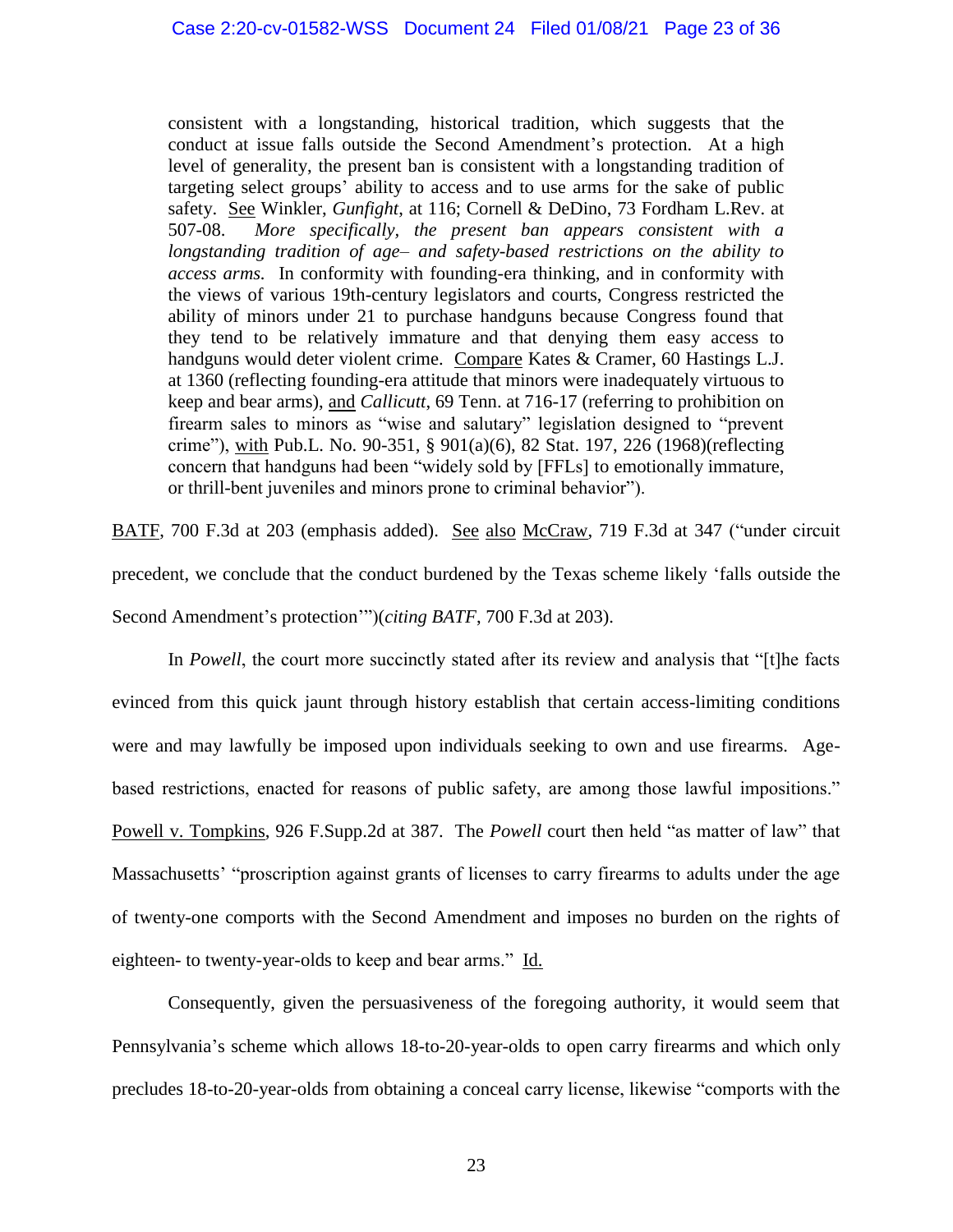#### Case 2:20-cv-01582-WSS Document 24 Filed 01/08/21 Page 24 of 36

Second Amendment and imposes no burden on the rights of eighteen- to twenty-year-olds to keep and bear arms." See Powell v. Tompkins, *supra*.

*Step Two.* Notwithstanding their respective conclusions at Step One, many of the courts presented with Second Amendment challenges post-*Heller* have invariably gone on to address Step Two of the analysis. Should this Court reach the second prong of *Marzzarella*, it must initially determine what level of scrutiny to apply. The Third Circuit, in step with most other circuits to address this issue, has made clear that intermediate scrutiny applies in this situation and, under that standard, enforcement of the challenged state laws against Plaintiffs satisfies an important interest and does not burden more conduct than is reasonably necessary. See United States v. Marzzarella, 614 F.3d at 89.

*Drake* further counsels that a Second Amendment challenge to firearm licensing requirements is subject to intermediate scrutiny. See Drake v. Filko, 724 F.3d at 436. In reaching this conclusion, the Third Circuit reasoned that strict scrutiny would apply when a law burdens the "core" of a constitutional right, and that "the core of the right conferred upon individuals by the Second Amendment is the right to possess usable handguns *in the home* for self-defense." See Drake v. Filko, 724 F.3d at 436. Strict scrutiny does not apply to limitations on the ability to carry a firearm in public "because if the Second Amendment protects the right to carry a handgun outside the home for self-defense at all, that right is not part of the core of the Amendment." Id. (cleaned up); *accord* Gould v. Morgan, 907 F.3d 659, 671 (1st Cir. 2018), *cert. denied sub nom.* Gould v. Lipson, \_\_\_ U.S. \_\_\_, 207 L.Ed.2d 1050 (2020)("[T]he core Second Amendment right is limited to self-defense in the home"). See also *BATF*, *supra*; *Powell*, *supra*. Cf. Woollard v. Gallagher, 712 F.3d 865, 876 (4th Cir. 2013)(finding that

24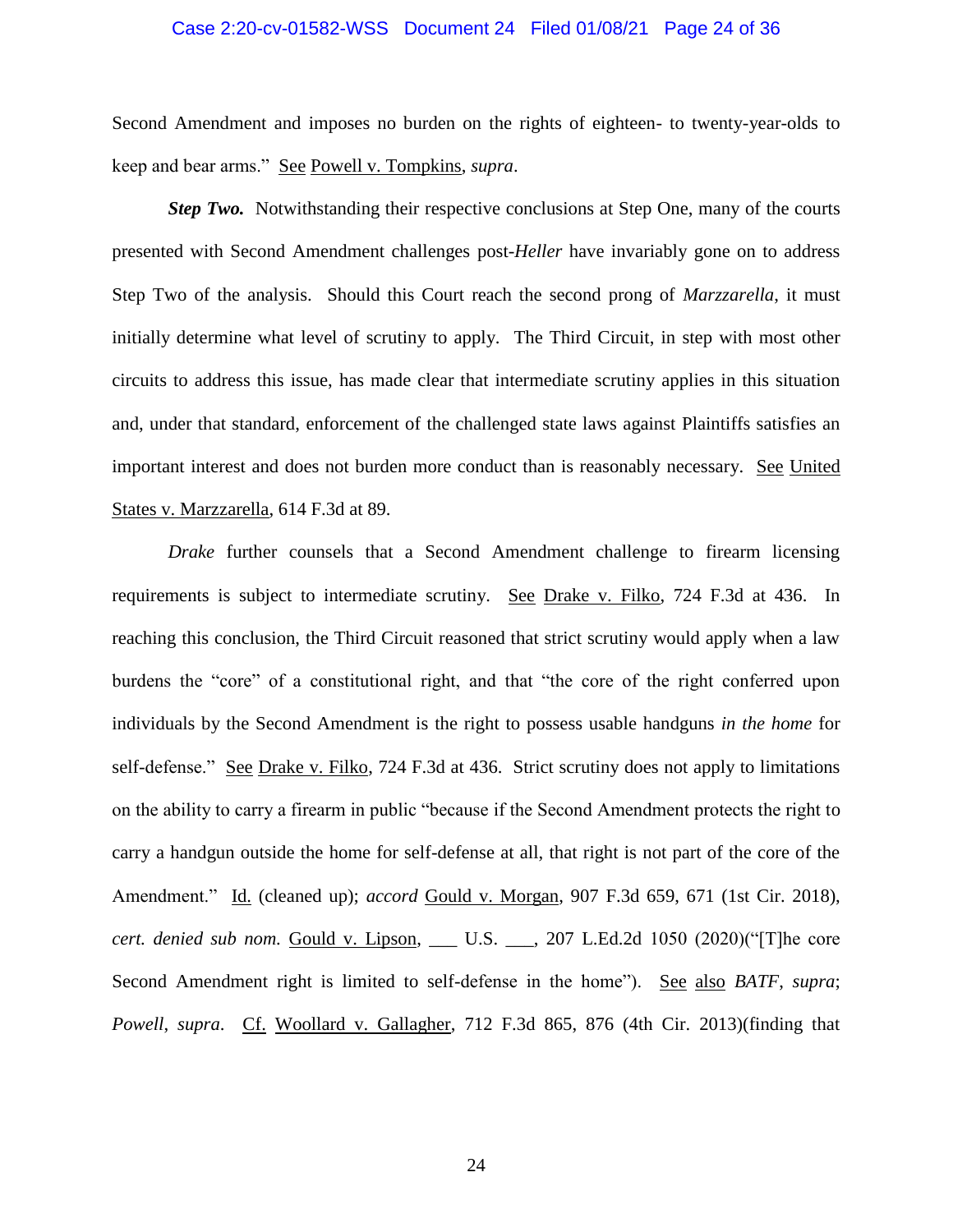#### Case 2:20-cv-01582-WSS Document 24 Filed 01/08/21 Page 25 of 36

intermediate scrutiny applies to gun license laws); Kachalsky v. County of Westchester, 701 F.3d 81, 89 (2d Cir. 2012)(same).

To the extent that Plaintiffs assert that strict scrutiny should apply, see BIS [ECF 11-8], at 21, this Court need not delve further into the issue because it does not. *Drake* clearly decided the matter in this Circuit for cases involving challenges to firearm licenses, and it holds that intermediate scrutiny applies. Although Plaintiffs assert that the right at issue –the right to bear arms– is "counted 'among those fundamental rights necessary to our system of ordered liberty' by 'those who drafted and ratified the Bill of Rights,'" BIS [ECF 11-8], at 21 (*quoting* McDonald v. City of Chicago, 561 U.S. at 768, 778), neither the Supreme Court nor the Third Circuit has recognized that such a right to bear arms outside the home *exists*, let alone that it is a fundamental right subject to strict scrutiny. As such, following *Drake* and our sister circuits, intermediate scrutiny should apply.

To satisfy intermediate scrutiny, "the government must assert a significant, substantial, or important interest; there must also be a reasonable fit between that asserted interest and the challenged law, such that the law does not burden more conduct than is reasonably necessary." Drake v. Filko, 724 F.3d at 436. "When reviewing the constitutionality of statutes, courts 'accord substantial deference to the [legislature's] predictive judgments.'" Id., at 436-437 (*quoting* Turner Broadcasting System, Inc. v. FCC, 520 U.S. 180, 195 (1997)).

In the context of firearm licensing, Pennsylvania "has, undoubtedly, a significant, substantial and important interest in protecting its citizens' safety." See Drake v. Filko, 724 F.3d at 437. The only question is whether there is a reasonable fit between this interest and the statutory enactments of the General Assembly. As a threshold matter, Plaintiffs point to nothing specific in Sections 6106 or 6109 that would not satisfy this standard. New Jersey, New York,

25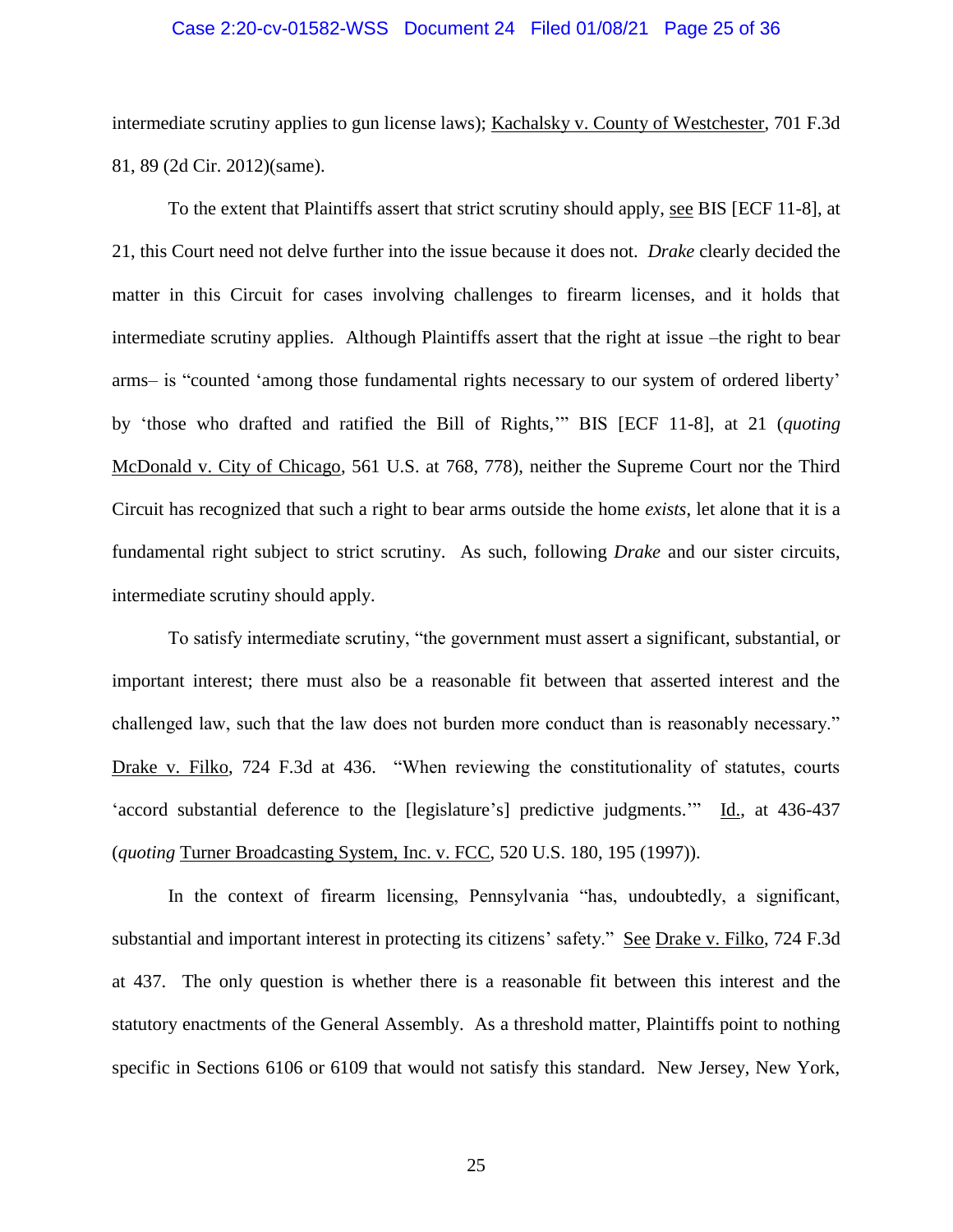#### Case 2:20-cv-01582-WSS Document 24 Filed 01/08/21 Page 26 of 36

and Maryland all have similar gun licensing requirements, all of which, the Third Circuit says, satisfy intermediate scrutiny. See Drake v. Filko, 724 F.3d at 438-439. Like these states, Pennsylvania uses a "measured approach [that] neither bans public handgun carrying nor allows public carrying by all firearm owners," and intermediate scrutiny does not require the Court "to intrude upon the sound judgment and discretion" of the Commonwealth. See Drake v. Filko, 724 F.3d at 440. See also Commonwealth v. McKown, 79 A.3d at 690 (holding that Section 6106 survives intermediate scrutiny).

Pennsylvania appears to have followed this same approach, particularly with regard to the legislative changes adopted in the Special Session on Crime in 1995. Indeed, Pennsylvania has long recognized an interest in the regulation of certain aspects of firearm ownership and possession "in the exercise of the police power for the good order of society and protection of the citizens." See Gardner v. Jenkins, 541 A.2d 406, 409 (Pa. Cmwlth. 1988)(*citing* Commonwealth v. Ray, 272 A.2d 275 (Pa. Super. 1970), *vacated on other grounds*, 292 A.2d 410 (Pa. 1972)).

As the Superior Court cogently observed in *Commonwealth v. Ray*: "That the right to bear arms guaranteed by the Constitution is not an unlimited right is almost universally accepted. That a reasonable regulation in a gun control law is a valid exercise of the police power of the Commonwealth prescribing for the good order and protection of its citizens." Commonwealth v. Ray, 272 A.2d at 279 (*citing* Commonwealth v. Butler, 150 A.2d 172 (1959); Wright v. Commonwealth, 77 Pa. 470 (1875)).

In interpreting the 1939 version of PUFA, the Superior Court observed that

The evil sought to be corrected by the enactment of the Uniform Firearms Act is a serious one, and courts owe a duty to the public to see to it that the legislative intent is not thwarted by a construction which is unreasonably rigid and inflexible. In the words of [the trial judge]: 'The applicable statute is viewed as having the aim of discouraging the carrying of unlicensed weapons because of the inherent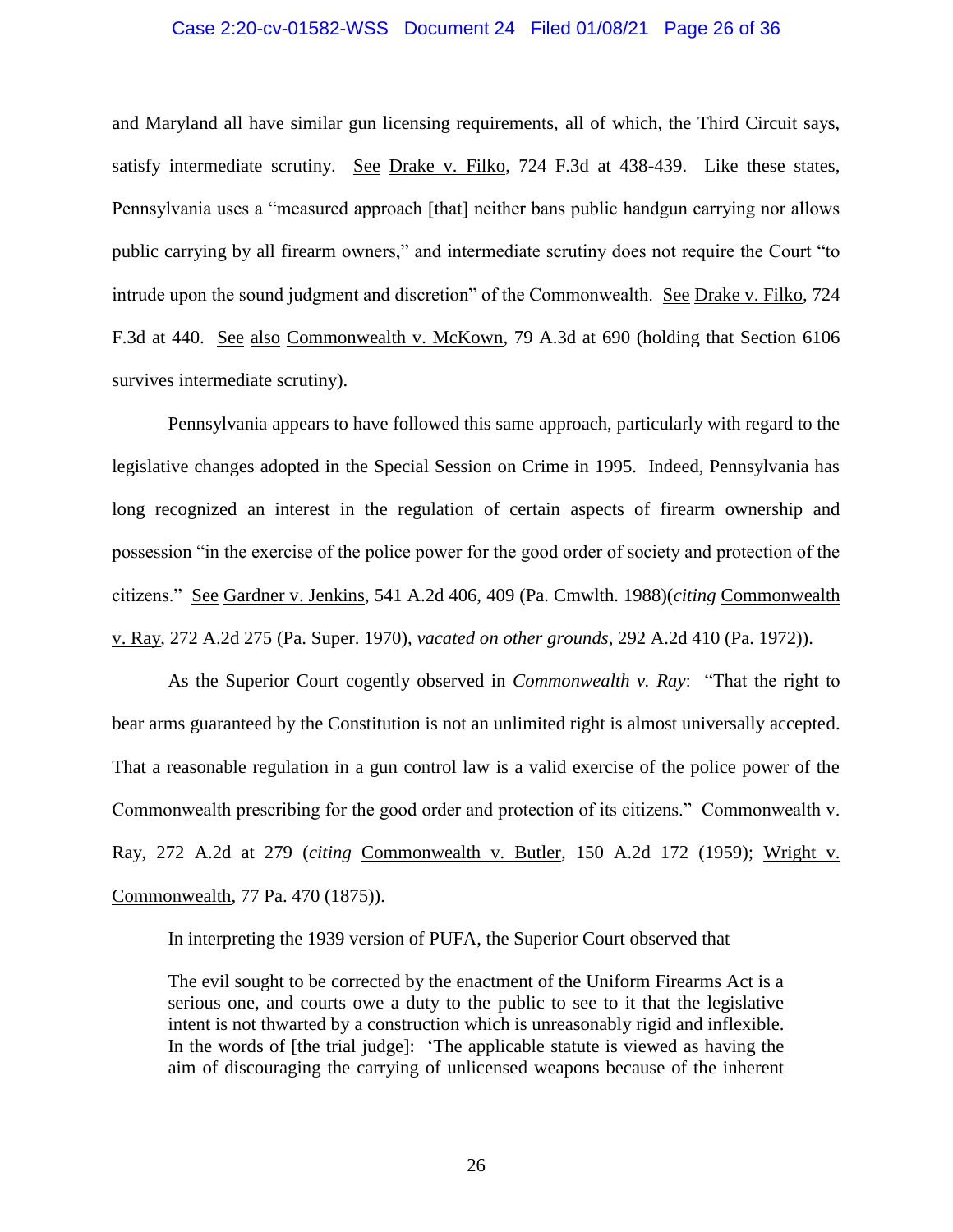## Case 2:20-cv-01582-WSS Document 24 Filed 01/08/21 Page 27 of 36

threat to human life and public peace, the primary thrust of the statute being to prohibit a practice evil in its tendencies'.

Commonwealth v. Butler, 150 A.2d 172, 173 (Pa. Super. 1959).

Post-*Heller*, Pennsylvania courts have concluded that certain aspects of Section 6106 do not violate the Second Amendment. In Commonwealth v. McKown, *supra*, the Superior Court of Pennsylvania reviewed Section 6106 against a constitutional challenge under, *inter alia*, the Second Amendment. Adhering to the two-step approach announced in United States v. Marzzarella, *supra*, the court concluded that the regulation of firearms in Section 6106, particularly with respect to "carry[ing] a concealed firearm or transport[ing] a loaded firearm in a vehicle" did not violate the Second Amendment:

We point out that neither the Second Amendment to the United States Constitution, nor the Pennsylvania Constitution, bestows on any person the right to carry a concealed firearm or transport a loaded firearm in a vehicle. As noted above, the right to keep and bear arms is not absolute, and governmental restrictions on possession of firearms are permitted. Heller, 554 U.S. at 626-627, 128 S.Ct. 2783. Here, the statute in question, 18 Pa. C.S.A. § 6106, while falling within the scope of the Second Amendment, merely restricts hidden guns and the transport of loaded guns by those persons who do not have a license. We discern no error in the trial court's conclusion that, under intermediate scrutiny, section 6106 does not violate the Second Amendment or the Pennsylvania Constitution.<sup>9</sup> Trial Court Opinion (Judge Milliron), 3/18/11, at 5-6.

 The restrictions in section 6106 serve to protect the public from persons who carry concealed firearms for unlawful purposes, an important governmental interest, and we agree with the trial court that this section is substantially related to the achievement of that objective. Any impact on the Second Amendment is narrowly tailored toward achieving the important governmental interest.

\_\_\_\_\_\_\_\_\_\_\_\_\_\_\_\_\_\_\_\_\_\_\_\_\_\_\_

Commonwealth v. McKown, 79 A.3d at 690. See also Perry v. State Civil Service Commission,

38 A.3d 942, 955 (Pa. Cmwlth. 2011)("[T]he right to bear arms is not unlimited; it may be

<sup>&</sup>lt;sup>9</sup> While we agree that intermediate scrutiny is appropriate, were we to analyze the statute under heightened scrutiny, section 6106 would pass constitutional muster under strict scrutiny as well. The law is narrowly tailored and necessary to the achievement of protecting citizens from individuals who carry concealed firearms or transport loaded firearms in a vehicle, which is a compelling state interest.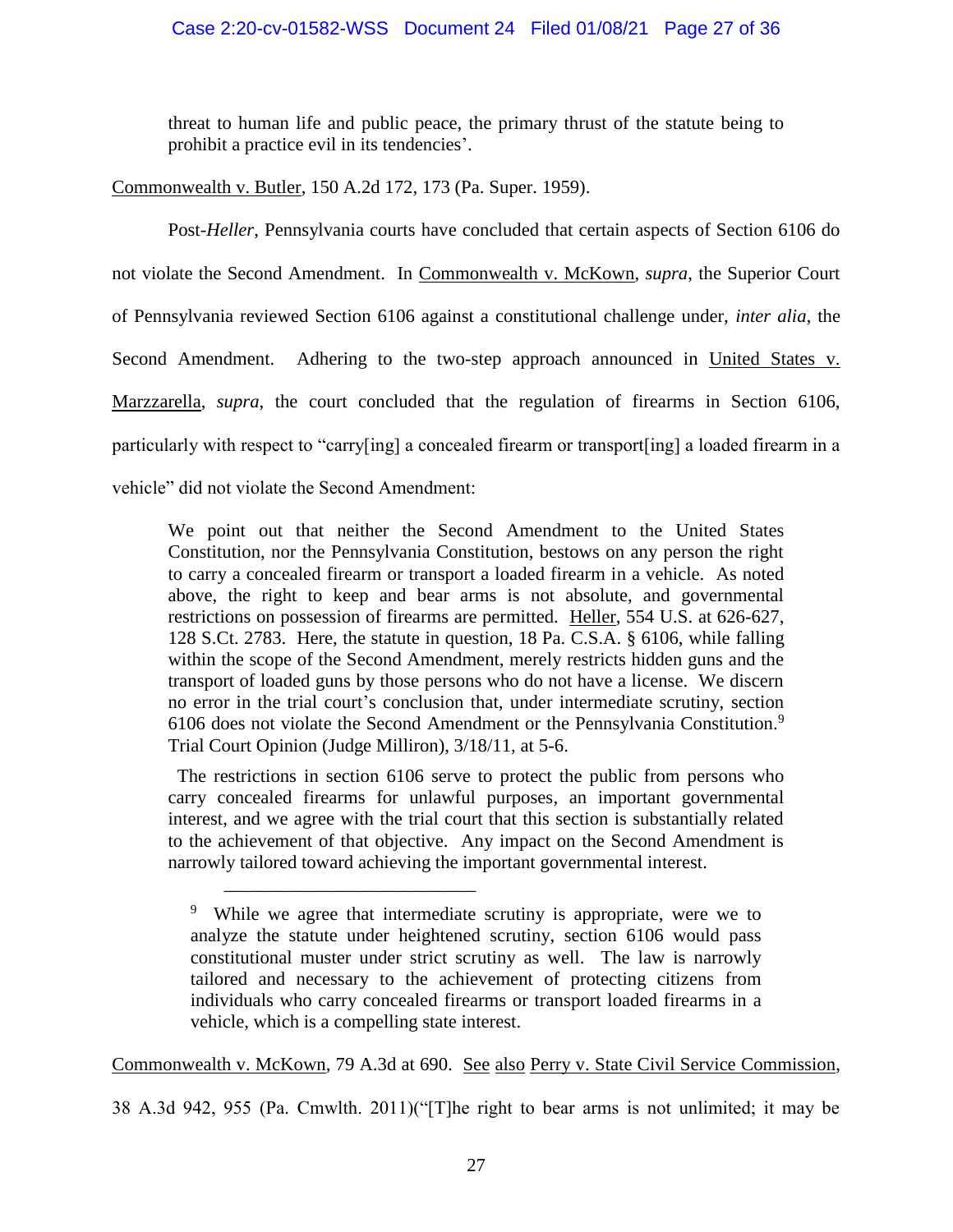#### Case 2:20-cv-01582-WSS Document 24 Filed 01/08/21 Page 28 of 36

restricted in the exercise of police power for the good order of society and protection of citizens"). Cf. Commonwealth v. Grove, 2015 WL 6133147, \*10 (Pa. Super. 2015)(dismissing constitutional challenge to 18 Pa. C.S. § 6105, saying "it is well-settled that the government may prohibit certain individuals, such as convicted felons and the mentally ill, from possessing firearms, or preclude the carrying of firearms in specified places, such as schools or government buildings, without violating Second Amendment protections")(*citing* Heller, 554 U.S. at 626- 627, *and* Lehman v. Pennsylvania State Police, 839 A.2d 265, 273 (Pa. 2003)).

Although directed to a state constitutional claim, the *McKown* court continued:

Additionally, and with respect to the Pennsylvania Constitution, we note:

Probably the most important function of government is the exercise of the police power for the purpose of preserving the public health, safety and morals, and it is true that, to accomplish that purpose, the legislature may limit the enjoyment of personal liberty and property. It is also true, as stated in Commonwealth v. Zasloff, 338 Pa. 457, 460, 13 A.2d 67, 69, 128 A.L.R. 1120, that the police power has been juridically [sic] extended to many fields of social and economic welfare. But, as likewise there stated, the power is not unrestricted; its exercise, like that of all other governmental powers, is subject to constitutional limitations and judicial review.

Gambone v. Commonwealth, 375 Pa. 547, 101 A.2d 634, 636-637 (1954).

 Pursuant to these police powers, we conclude that 18 Pa. C.S.A. § 6106 serves to protect the public from persons who would carry concealed firearms for unlawful purposes. This is an important governmental interest, and section 6106 is substantially related to the achievement of that objective. Thus, we discern no error in the trial court's conclusion that section 6106 does not violate the Pennsylvania Constitution.

#### Commonwealth v. McKown, 79 A.3d at 690-691.

The Commonwealth Court of Pennsylvania has addressed a facial challenge to Section 6109 which "argu[ed] that a law that requires an individual to obtain a license to carry a concealed weapon infringes on the right to bear arms guaranteed under the Second Amendment to the United States Constitution and Article I, Section 21 of the Pennsylvania Constitution." Caba v. Weaknecht, 64 A.3d 39, 50 (Pa. Cmwlth. 2013). The Caba court initially referenced a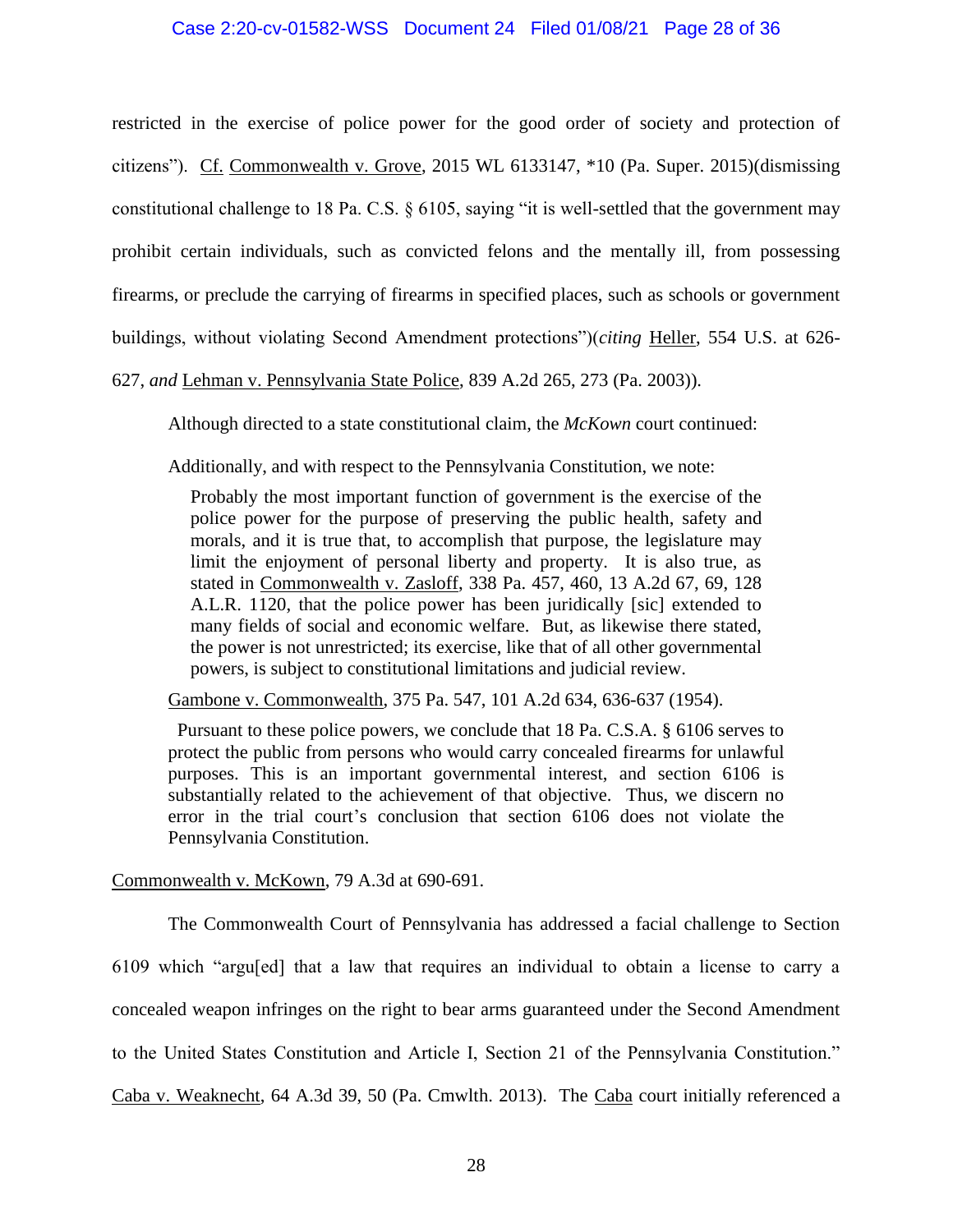#### Case 2:20-cv-01582-WSS Document 24 Filed 01/08/21 Page 29 of 36

pre-*Heller* decision which concluded that "'[T]his Court has held that although the right to bear arms is a constitutional right, *it is not unlimited*, and restrictions are a proper exercise of police power if they are intended to protect society.'" Caba v. Weaknecht, 64 A.3d at 50 (*quoting* Morley v. City of Philadelphia Licenses & Inspections Unit, 844 A.2d 637, 641 (Pa. Cmwlth.), *appeal denied*, 863 A.2d 1150 (Pa. 2004))(emphasis added). Observing that "Morley predates the United States Supreme Court's decisions in McDonald and Heller," the Caba court defined the pending issues as "whether, in light of McDonald and Heller, we should find Section 6109 of the Act unconstitutional." Id., 64 A.3d at 51.

After reviewing both *Heller* and *McDonald*, the Caba court concluded that "the Second Amendment right, '[l]ike most rights, ... is not unlimited'" and that, given their long-standing history, laws prohibiting concealed carrying of firearms are "'presumptively lawful regulatory measures.'" Caba v. Weaknecht, 64 A.3d at 51 (citations to *Heller* omitted).

Neither Heller nor McDonald dealt directly with a challenge to a state's concealed carry law. We see nothing in either decision that causes us to rethink our precedent, upholding the constitutionality of Section 6109 of the Act. To the contrary, the Supreme Court's decisions recognize that concealed carry laws, such as the scheme set forth in the Act, are presumptively valid even under a heightened standard of constitutional scrutiny. See Heller, 554 U.S. at 628-29 & n. 27, 128 S.Ct. 2783 (holding it inappropriate to apply rational basis review to laws regulating enumerated constitutional rights).

#### Caba v. Weaknecht, 64 A.3d at 51-52.

Based on the foregoing, it would appear that the regulatory scheme established by Sections 6106 and 6109 with respect to 18-to-20-year-olds survives intermediate scrutiny and requires the dismissal of Plaintiffs' constitutional challenges thereto. Additional support for this position can be found in the several other decisions which have employed this means-end analysis to deny challenges by 18-to-20-year-olds to federal and state laws which they claimed were "an unconstitutional infringement on 18-20-year-olds 'right to use handguns in self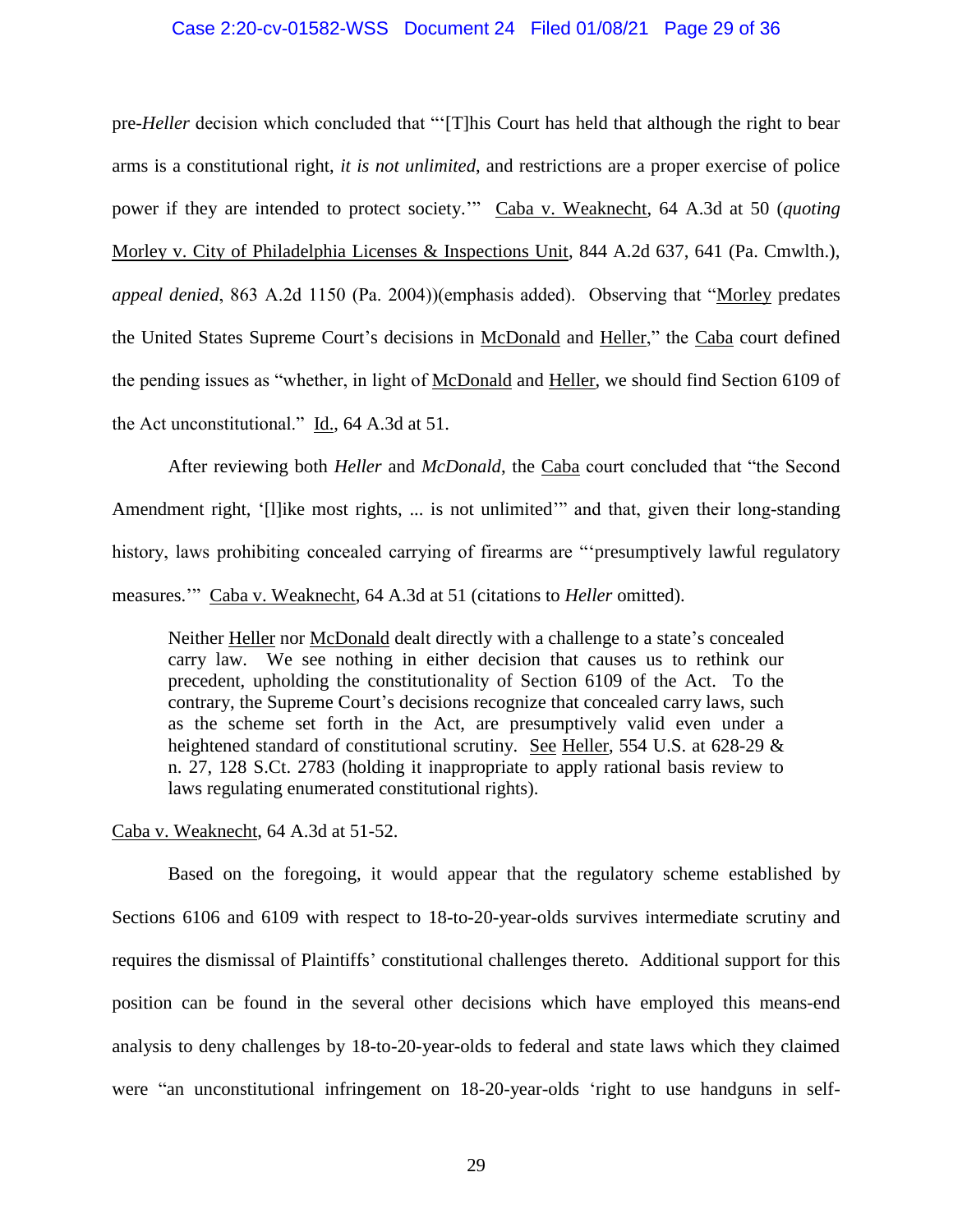defense" established in *Heller*. See McCraw, 719 F.3d at 346. Applying intermediate scrutiny,

the Fifth Circuit upheld age-based restrictions in the alternative in both *BATF* and *McCraw*.

Again relying on its earlier decision in *BATF*, the *McCraw* court explained:

 The [*BATF*] court also gave three reasons why, even if the Second Amendment rights of 18-20-year-olds come within the core of the amendment, the degree to which the federal statute burdens those rights is not severe: (1) the law affects only handgun sales, rather than completely banning handgun possession and use; (2) the law does not prevent 18-20-year-olds from possessing and using guns in defense of hearth and home; and (3) the law's age qualification has only a temporary effect that ends as soon as the person turns 21. See id. at 206-07. Because the federal law does not burden the core of the Second Amendment right and, even if it does, the degree of burden is not severe, the *BATF* court held that the law warranted intermediate scrutiny.

 The *BATF* court's rationales for why an age-based restriction on gun possession and use does not burden the core of the Second Amendment right apply equally to the state's age-based restriction here. Moreover, we cannot say that, even if 18- 20-year-olds' gun rights are at the core of the Second Amendment, the Texas scheme burdens those rights to any greater degree than the federal law challenged in *BATF*. As in *BATF*, the restriction here has only a temporary effect. And, because it restricts only the ability to carry handguns in public, it does not prevent those under 21 from using guns in defense of hearth and home. Finally, it is not a complete ban on handgun use; it bans such use only outside a home or vehicle. Therefore, we must follow our decision in *BATF* and apply intermediate scrutiny to the Texas laws.

McCraw, 719 F.3d at 347-348.

The *McCraw* court then observed that the challenged "scheme must be reasonably adapted to achieve an important government interest. [BATF] at 207. Furthermore, '[t]he justification must be genuine, not hypothesized or invented post hoc in response to litigation,' or relying 'on overbroad generalizations.' United States v. Virginia, 518 U.S. 515, 533, 116 S.Ct. 2264, 135 L.Ed.2d 735 (1996)." McCraw, 719 F.3d at 348. Again relying on its prior decision and rationale in *BATF*, the *McCraw* court found that the state regulation at issue survived intermediate scrutiny:

The Texas laws advance the same important government objective as the one upheld in *BATF* under the intermediate scrutiny standard, namely, advancing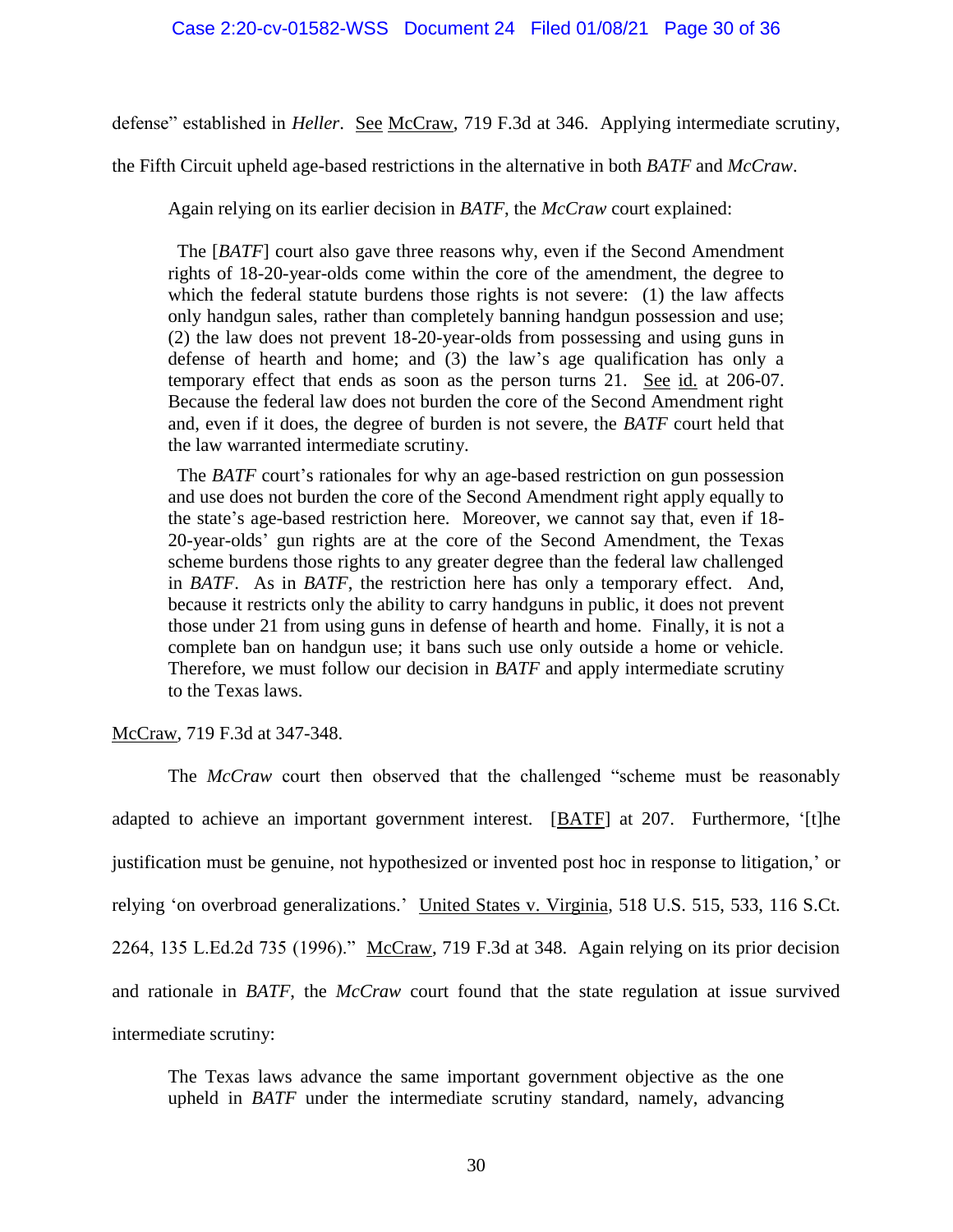public safety by curbing violent crime. *BATF*, 700 F.3d at 209 ("'The legitimate and compelling state interest in protecting the community from crime cannot be doubted.'" (*quoting* Schall v. Martin, 467 U.S. 253, 264, 104 S.Ct. 2403, 81 L.Ed.2d 207 (1984))). Evidence in the record shows that curbing gun violence by keeping handguns out of the hands of immature individuals was in fact the goal of the state legislature in enacting the licensing provision. And historical analysis in the record indicates that Texas implemented the general criminal provision to keep its public spaces safe. Federal statistics also back up this rationale. Id. at 208-10.

 Texas's handgun carriage scheme is substantially related to this important government interest in public safety through crime prevention. The discussion in *BATF* and the record in this case emphasize that those under 21 years of age are more likely to commit violent crimes with handguns than other groups. Nevertheless, plaintiffs argue that the laws are ill-adapted to promote public safety because they are overbroad and, in any event, will not further the state's proffered goal. Plaintiffs contend that the Texas scheme is too broad because it amounts to a total ban on carrying handguns in public by 18-20-year-olds. They further challenge the breadth of the Texas scheme by arguing that the laws assume that all 18-20-year-olds are too immature to carry a handgun in public. The number of modifiers plaintiffs must use by itself undermines both these arguments: the Texas laws prohibit (1) 18-20-year-olds from (2) publicly carrying (3) handguns. First, the Texas laws have a similarly 'narrow ambit' as the federal law in *BATF*. Id. at 205. Both the state scheme and the federal laws target the 'discrete category' of 18-20-year-olds. Id. Second, the state scheme is in some ways more related to Texas's public safety objective that the law in *BATF*, because the state laws only regulate those persons who carry guns in public. Third, the Texas scheme restricts only the carrying of one type of gun handguns. It is true, as plaintiffs claim, that Texas could have taken other, less restrictive approaches, such as allowing 18–20–year–olds to get a license if they demonstrate a particularly high level of proficiency and responsibility with guns. But the state scheme must merely be reasonably adapted to its public safety objective to pass constitutional muster under an intermediate scrutiny standard. Texas need not employ the least restrictive means to achieve its goal. Given the substantial tailoring of the Texas scheme, plaintiffs' overbreadth argument is unpersuasive.

# McCraw, 719 F.3d at 348-349.

Consequently, the *McCraw* court ultimately concluded that

Texas determined that a particular group was generally immature and that allowing immature persons to carry handguns in public leads to gun violence. Therefore, it restricted the ability of this particular group to carry handguns outside their vehicles in public. This means is substantially related to the Texas's stated goal of maintaining public safety, and it still allows 18-20-year-olds to have handguns in their cars and homes and to apply for concealed handgun licenses as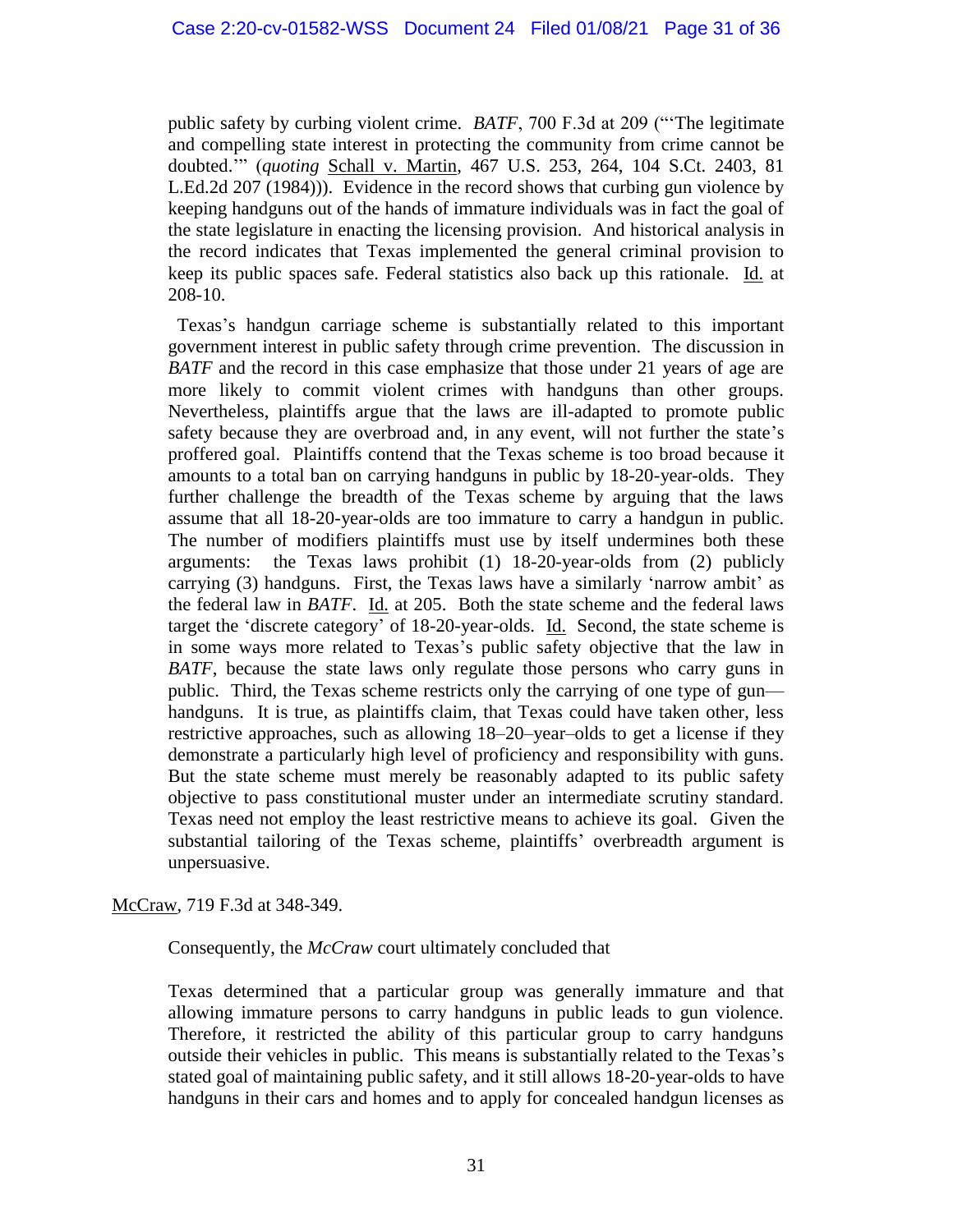#### Case 2:20-cv-01582-WSS Document 24 Filed 01/08/21 Page 32 of 36

soon as they turn 21. The Texas scheme thus survives intermediate scrutiny, and we affirm the district court's conclusion that it does not violate the Second Amendment.

McCraw, 719 F.3d at 349. See also Powell v. Tompkins, 926 F.Supp.2d at 392 (conducting means-end scrutiny and finding that "[t]he breadth of regulatory change attending the passage of [Massachusetts'] Gun Control Act, as well as the introduction and progressive raising of agebased restrictions over the course of the past century, provides sufficient evidence that the General Court sought to achieve an important governmental objective—namely, the assurance of public safety"); People v. Mosley, 33 N.E.3d 137, 154-155 (Ill. 2015)(state firearm regulations did not violate the Second Amendment rights of 18-to-20-year-olds); People v. Lawrence, 2016 WL 1089980 (Ill. App. 2016)(rejecting Second Amendment challenge to AUUW charge following Illinois Supreme Court's conclusion in People v. Mosley that "'the restriction on persons under the age of 21 \* \* \* is both historically rooted and not a core conduct subject to second amendment protection'").

Other courts have reviewed and assessed the historical evidence offered to support the ban on public possession of firearms by 18-to-20-year-olds and have found it sufficiently compelling. See, e.g., Horsley v. Trame, 808 F.3d 1126, 1130-1133 (7th Cir. 2015)(scholarly research in the social sciences on development through early adulthood also supports a conclusion that regulation of firearms for persons under 21 fits the state's compelling interest in public safety); Jones v. Becerra, 2020 WL 6449198, \*8 (S.D.Cal. 2020)(denying preliminary injunctive relief, saying "the majority of courts have applied intermediate scrutiny to similar challenges to age-based firearm restrictions, finding them to pass Constitutional muster. Plaintiffs, therefore, are not likely to succeed on the merits of the claim"); Mitchell v. Atkins, 2020 WL 5106723, \*4-\*5 (W.D.Wash. 2020)("The age of majority was 21 until the 1970s. So

32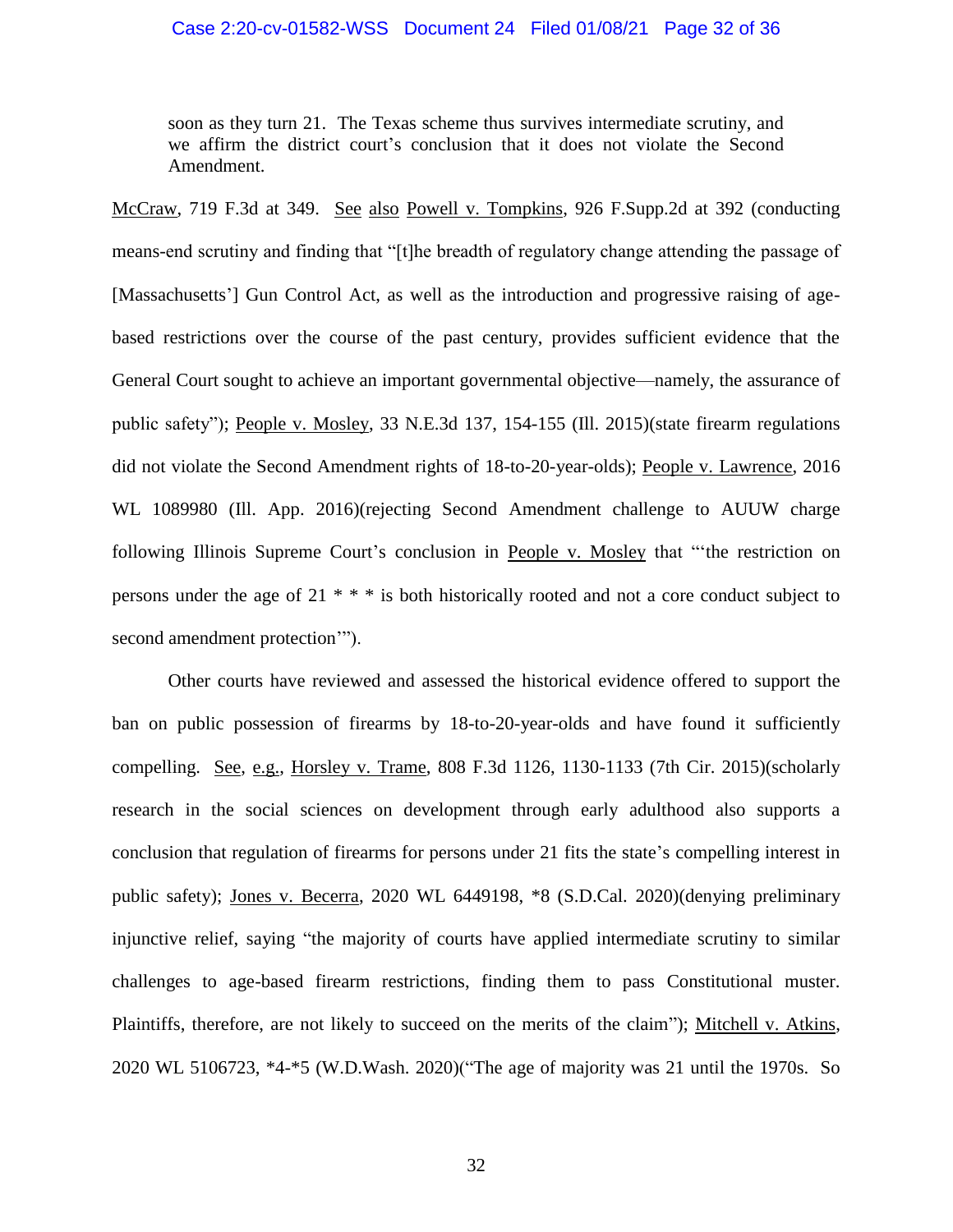#### Case 2:20-cv-01582-WSS Document 24 Filed 01/08/21 Page 33 of 36

most right-to-bear-arms laws were passed while 18-to-20-year-olds were minors")(citation omitted). Consequently, Plaintiffs' present challenges to Sections 6106 and 6109 should be dismissed because the age-based scheme set forth by Pennsylvania in these provisions withstands intermediate scrutiny.

**Section 6107.** Plaintiffs also argue that Pennsylvania's ban on the open carrying of firearms in times of declared emergencies also violates the Second Amendment rights of 18-to-20-year-olds. Section 6107 essentially prohibits the open carry of firearms during a declared emergency unless the person is "[a]ctively engaged in a defense of that person's life or property from peril or threat" or is "[l]icensed to carry firearms under section 6109 … or is exempt from licensing under section  $6106(b)...$  See 18 Pa. C.S. §  $6107(a)(1)-(2)$ .

Initially, to the extent that this challenge is based on the age of the Plaintiffs, the foregoing arguments made in support of the restrictions on 18-to-20-year-olds contained in Sections 6106 and 6109 apply with equal force. This is particularly so with respect to the exclusion for persons "[l]icensed to carry firearms under section 6109" which would not apply to Plaintiffs due to their age. Indeed, the same arguments that establish that 18-to-20-year-olds are not permitted to obtain a license to conceal carry a firearm during periods of non-emergencies would also establish that 18-to-20-year-olds are not permitted to obtain a license to conceal carry a firearm during periods of declared emergencies. In other words, the fact that an emergency has been declared by a state or local official should not change the calculus of the right of 18-to-20 year-olds under the Second Amendment to obtain a conceal carry license.

This still leaves open the question of whether Section 6107's restrictions on the ability of 18-to-20-year-olds to open carry firearms during declared emergencies violate the Second Amendment. However, this must also be answered in the negative because, regardless of a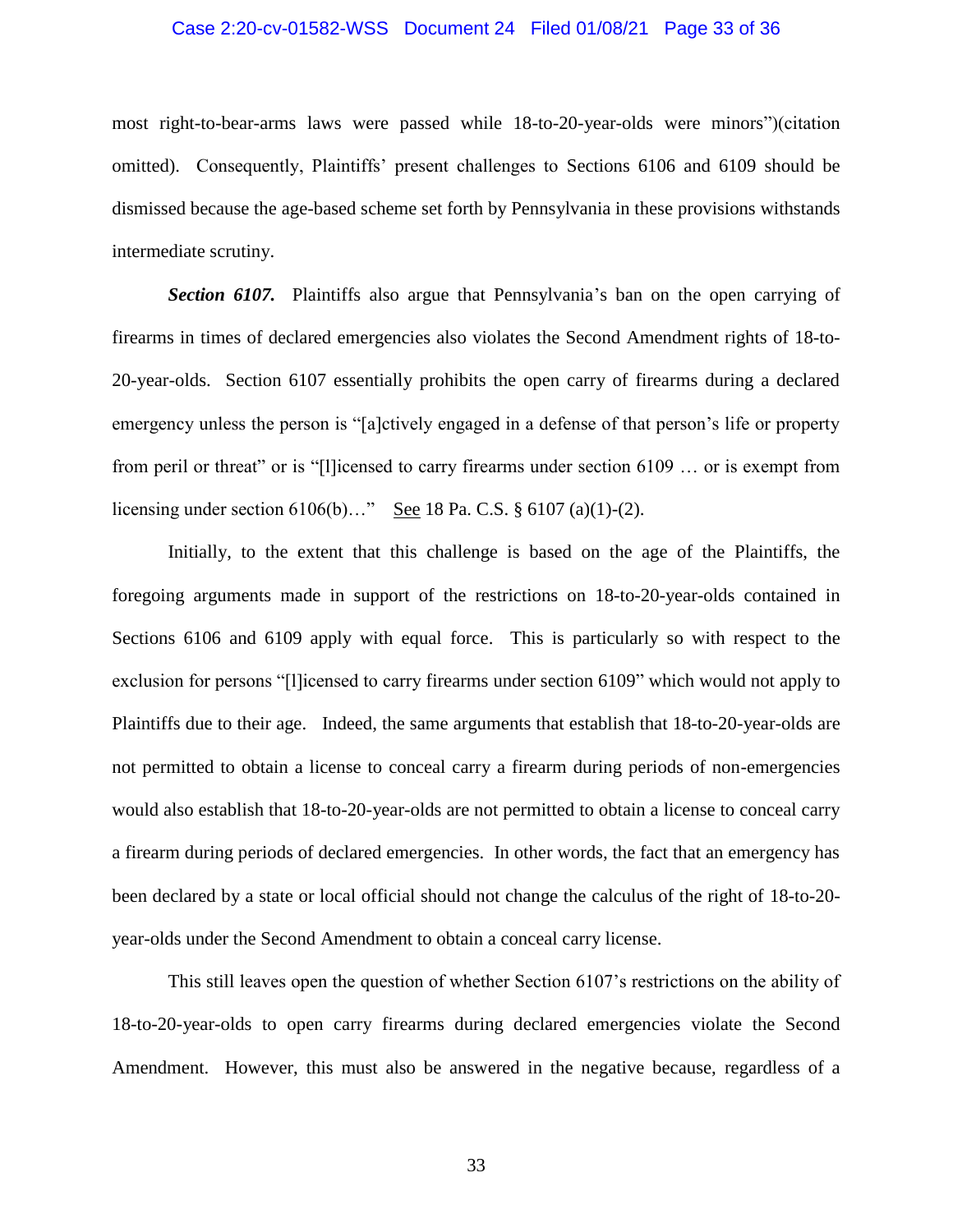person's age, there has never been a case that has established a Second Amendment right to open

carry firearms under any circumstances. As the First Circuit has recently opined:

We think that the weight of circuit court authority has correctly identified the core of the Second Amendment, and our own precedent fits comfortably within those boundaries. We think, too, that this configuration of the Second Amendment's core interest is consistent with *Heller*, in which the Court declared that the home is where 'the need for defense of self, family, and property is most acute,' such that the Second Amendment 'elevates above all other interests the ... defense of hearth and home.' 554 U.S. at 628, 635, 128 S.Ct. 2783; see GeorgiaCarry.Org, Inc. v. Georgia, 687 F.3d 1244, 1259 (11th Cir. 2012)(explaining that the *Heller* Court "went to great lengths to emphasize the special place that the home—an individual's private property—occupies in our society").

 Societal considerations also suggest that the public carriage of firearms, even for the purpose of self-defense, should be regarded as falling outside the core of the Second Amendment right. The home is where families reside, where people keep their most valuable possessions, and where they are at their most vulnerable (especially while sleeping at night). Outside the home, society typically relies on police officers, security guards, and the watchful eyes of concerned citizens to mitigate threats. This same panoply of protections is much less effective inside the home. Police may not be able to respond to calls for help quickly, so an individual within the four walls of his own house may need to provide for the protection of himself and his family in case of emergency. Last—but surely not least—the availability of firearms inside the home implicates the safety only of those who live or visit there, not the general public.

 Viewed against this backdrop, the right to self-defense—upon which the plaintiffs rely—is at its zenith inside the home. This right is plainly more circumscribed outside the home. '[O]utside the home, firearm rights have always been more limited, because public safety interests often outweigh individual interests in self-defense.' United States v. Masciandaro, 638 F.3d 458, 470 (4th Cir. 2011). These truths are especially evident in densely populated urban areas like Boston and Brookline. See Joseph Blocher, *Firearm Localism*, 123 Yale L.J. 82, 108 (2013)(explaining that "American cities have traditionally had much more stringent gun control than rural areas").

Gould v. Morgan, 907 F.3d 659, 671-672 (1st Cir. 2018).

Thus, again, it does not appear that the restrictions in Section 6107 burden conduct falling within the core of the Second Amendment, as construed by *Heller*. Moreover, Section 6107 does not entail a complete ban on open carrying of firearms during emergency declarations. Indeed, this section carves out an exception for persons who are "[a]ctively engaged in a defense of that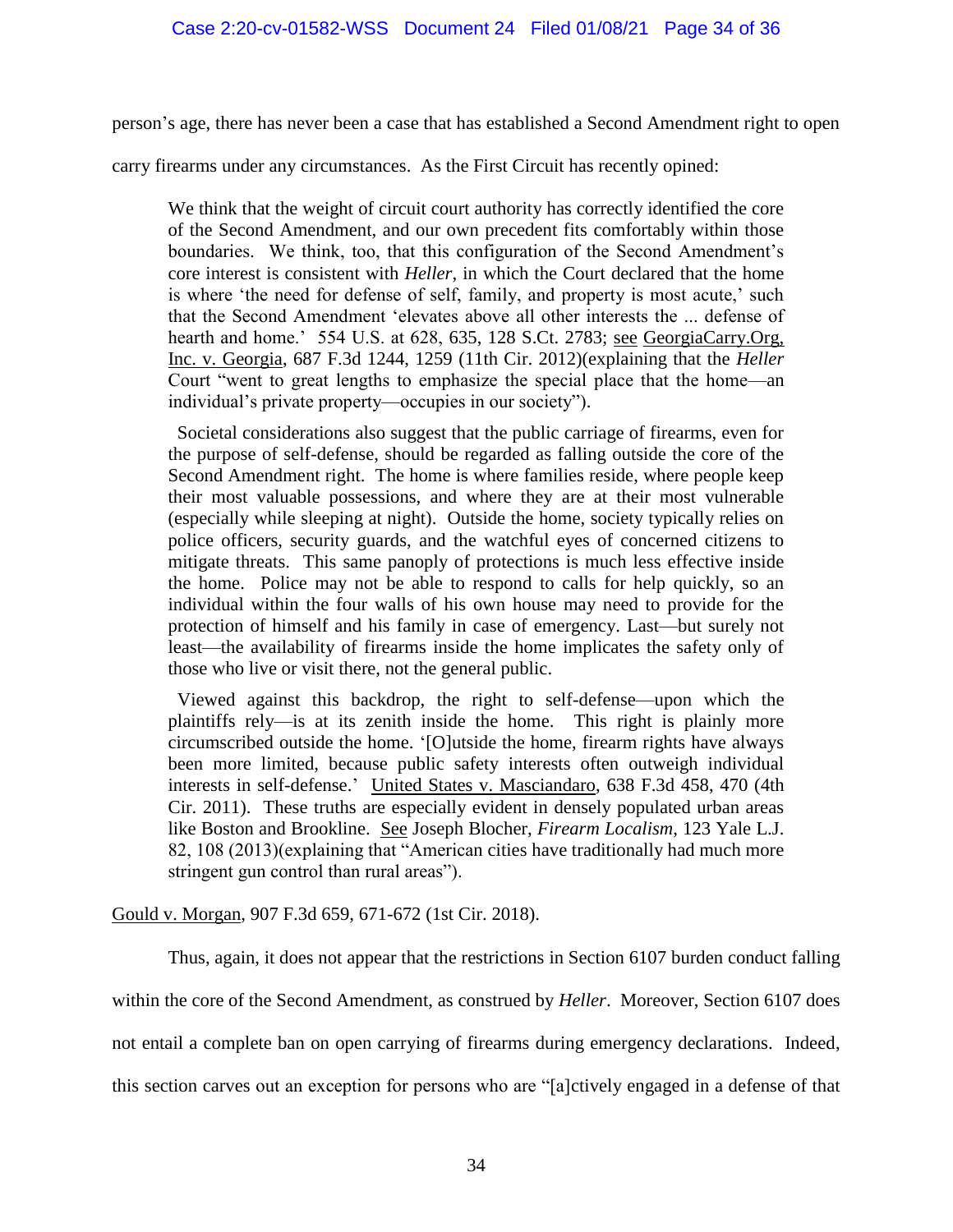#### Case 2:20-cv-01582-WSS Document 24 Filed 01/08/21 Page 35 of 36

person's life or property from peril or threat." See 18 Pa. C.S. § 6107 (a)(1). So even if *Heller* commands that the Second Amendment embodies a right to open carry a firearm for purposes of self-defense, Section 6107 explicitly allows for that contingency.

Finally, as with Sections 6106 and 6109, the restrictions in Section 6107 are not permanent and will evaporate upon the termination of the emergency declaration(s) or –in the case of Plaintiffs– upon reaching the age of 21. Referencing prior cases which have examined the Second Amendment rights of 18-to-20-year-olds, the Seventh Circuit has held that age-based restrictions do not burden rights under the Second Amendment, in part, because they are of a temporary nature. See, e.g., McCraw, 719 F.3d at 347-348 ("the law's age qualification has only a temporary effect that ends as soon as the person turns 21")(*citing* BATF, 700 F.3d at 206-207). Thus, as applied to Plaintiffs, the restrictions on open carrying of firearms will end upon the termination of the declared emergency, and the restrictions on concealed carrying of firearms will end upon Plaintiffs aging out of the age-based limitations.<sup>7</sup>

 $\overline{a}$ 

<sup>&</sup>lt;sup>7</sup> Instantly, given that the first Opioid emergency proclamation was imposed on January 10, 2018, even those who turned 18 on that day will have aged out of the restrictions by January 10, 2021 (*i.e.*, within days of the filing of the instant motion), and will be eligible to apply for a conceal carry license under Section 6109. Indeed, argument could be made that Plaintiffs' challenges to Section 6107 –which was enacted in 1968– are barred by their delay in bringing them. See, e.g., Howell v. Wolf, 2020 WL 2187764, \*2 (Pa. Cmwlth. 2020)(observing that "'belated process challenges to legislative enactments are disfavored'" and concluding that a challenge to a law passed in 1974 was "too stale to be cognizable")(*citing* Sernovitz v. Dershaw, 127 A.3d 783, 792 (Pa. 2015).